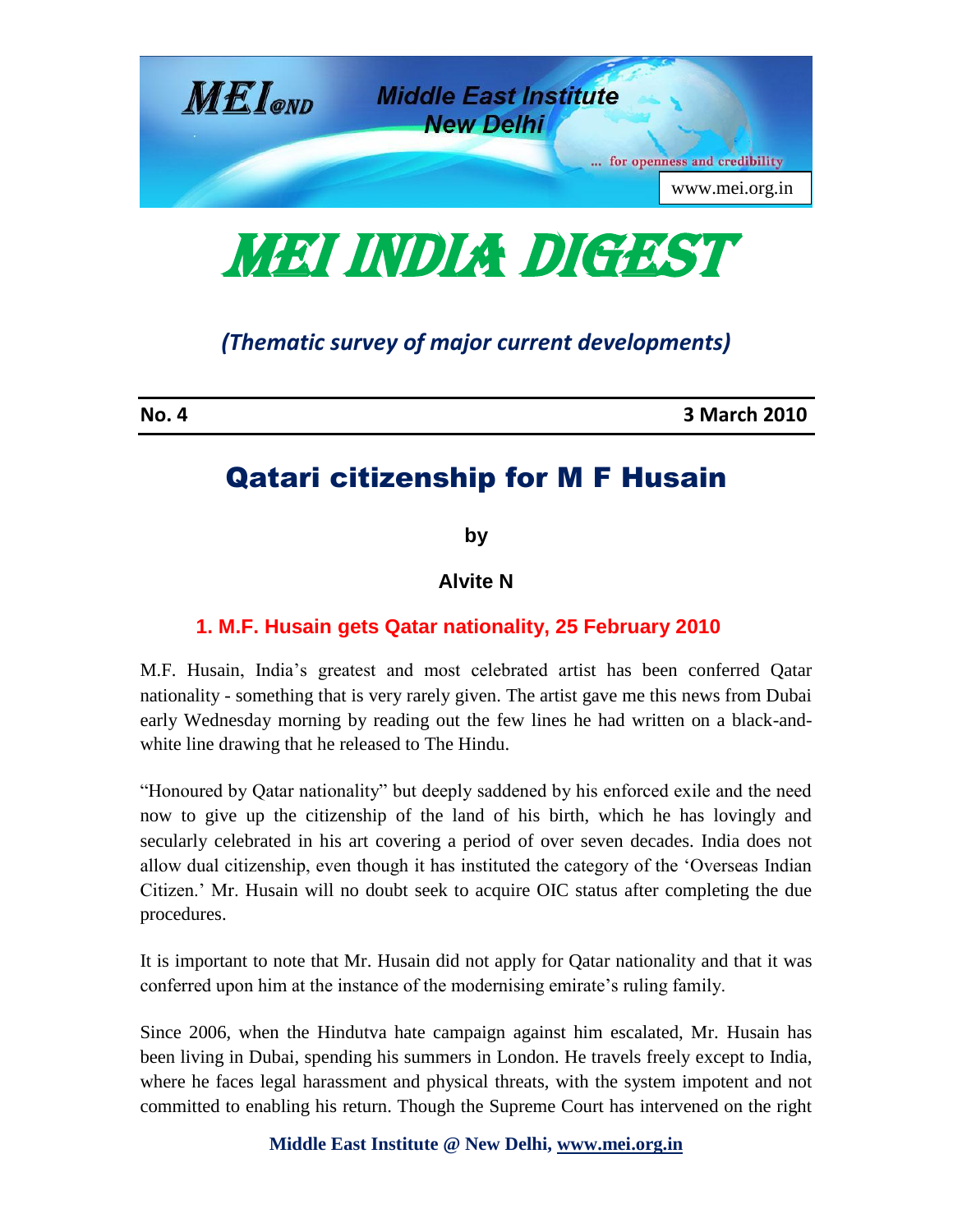side, it was too little, too late. The Congress-led government, it is clear, has done no better than the preceding BJP-led governments in protecting Mr. Husain's freedom of creativity and peace of mind.

Almost 95, the artist works a long day, producing large canvasses and life-size glass sculptures. Never has he been as commercially successful as he is today. His work now is mostly towards two large projects, the history of Indian civilisation and the history of Arab civilisation. The latter was commissioned by Qatar's powerful first lady – Sheikha Mozah bints Nasser al Missned, wife of the emirate's ruler, Sheikh Hamad bin Khalifa Al Thani. The works will be housed in a separate museum in Doha.

While being a rare honour, Mr. Husain's impending change of nationality brings to a close one of the sorriest chapters in independent India's secular history. Mr. Husain's time of troubles began in 1996, after a Hindi monthly published an inflammatory article on his paintings of Hindu deities done in the 1970s. This led to a slew of criminal cases, filed in far-flung places, which alleged in the main that the artist had hurt the feelings of Hindus through his paintings. Mr. Husain estimates that there are 900 cases against him in various courts of India. He has been harassed by fanatical mobs. Exhibitions of his work have been vandalised. All this has created a fear of exhibiting his work in India.

I have personally accompanied Mr. Husain to court proceedings in Indore and have firsthand experience of the harassment and terror he faced from bigoted mobs. I received him in Mumbai on his return from the first of his temporary exiles and saw what insecurity and uncertainty this creative genius had to endure in rising India. It is ironical that a country whose religious art often portrays nudity and even overt sexuality, as in the case of the Khajuraho sculptures and the murals and frescoes of south Indian temples, has grown so intolerant as to drive into permanent exile its most famous artist.

I know no one more genuinely and deeply committed to the composite, multi-religious, and secular values of Indian civilisation than M. F. Husain. He breathes the spirit of modernity, progress, and tolerance. The whole narrative of what forced him into exile, including the shameful failure of the executive and the legal system to enable his safe return, revolves round the issues of freedom of expression and creativity and what secular nationhood is all about.

The conferment of Qatar nationality is an honour to Mr. Husain, to his artistic genius, and to the India-rooted civilizational values he represents. Nevertheless, it is a sad day for India.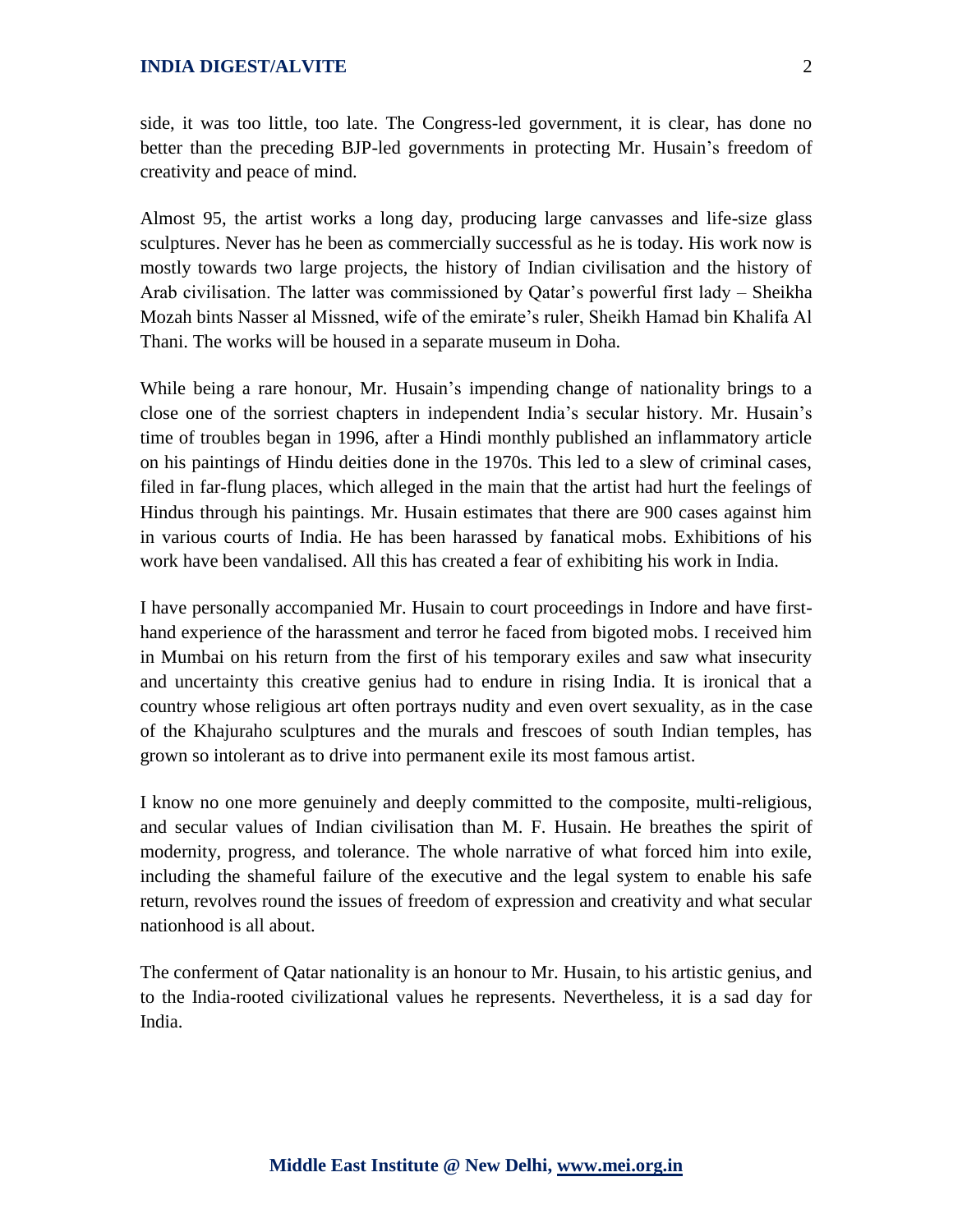#### *Source: The Hindu, Chennai*

**[http://news.google.co.in/news/url?sa=t&ct2=in%2F0\_0\_s\_0\_1\_aa&ct3=MAA4AEg AUAFqAmlu&usg=AFQjCNGdgnwniI4UXPEDXWcMZpkx7yLPvg&cid=8797507 803480&ei=NgyMS9D8L4Oe6QP1jYQS&rt=SEARCH&vm=STANDARD&url=htt p%3A%2F%2Fbeta.thehindu.com%2Fnews%2Fnational%2Farticle113018.ece%3 Fhomepage%3Dtrue]**

# **2. BJP: No objection to Qatar citizenship for MF Husain, 25 February 2010**

**New Delhi:** The BJP today said it had no issues with controversial painter MF Husain being offered citizenship by Qatar, adding everybody had a right to reside anywhere in the world but when it came to creative pursuits one should not hurt sentiments of others.

"On this earth, every person has the right to live anywhere. So, we don't want to blame Husain if he accepts this offer of citizenship made by Qatar," deputy leader of BJP in Rajya Sabha S S Ahluwalia said.

Husain has been living in Dubai and London for the past few years since he had to flee from India when he faced opposition from some sections for his controversial paintings depicting Hindu Goddesses in the nude.

Ahluwalia said the main issue was why Husain could not live in India.

"Every painter, writer, journalist and those involved in other creative pursuits should keep in mind that while they are engaged in painting or writing... they should not do anything which hurts or harms the sentiments of others," he said.

*Source: Daily News and Analysis, New Delhi*

**[http://www.google.co.in/url?sa=t&source=web&oi=news\_result&ct=res&cd=1&ve d=0CAYQqQIwAA&url=http%3A%2F%2Fwww.dnaindia.com%2Findia%2Frepo rt\_bjp-no-objection-to-qatar-citizenship-for-mf-**

**husain\_1352618&rct=j&q=bjp%3A+no+objection+to+qatar+citizenship+for+mf+h ussain&ei=3g2MS53fHoK0rAfByuzECg&usg=AFQjCNGO4mj7MYsbQlKI1wZ8x GbExNiH5A]**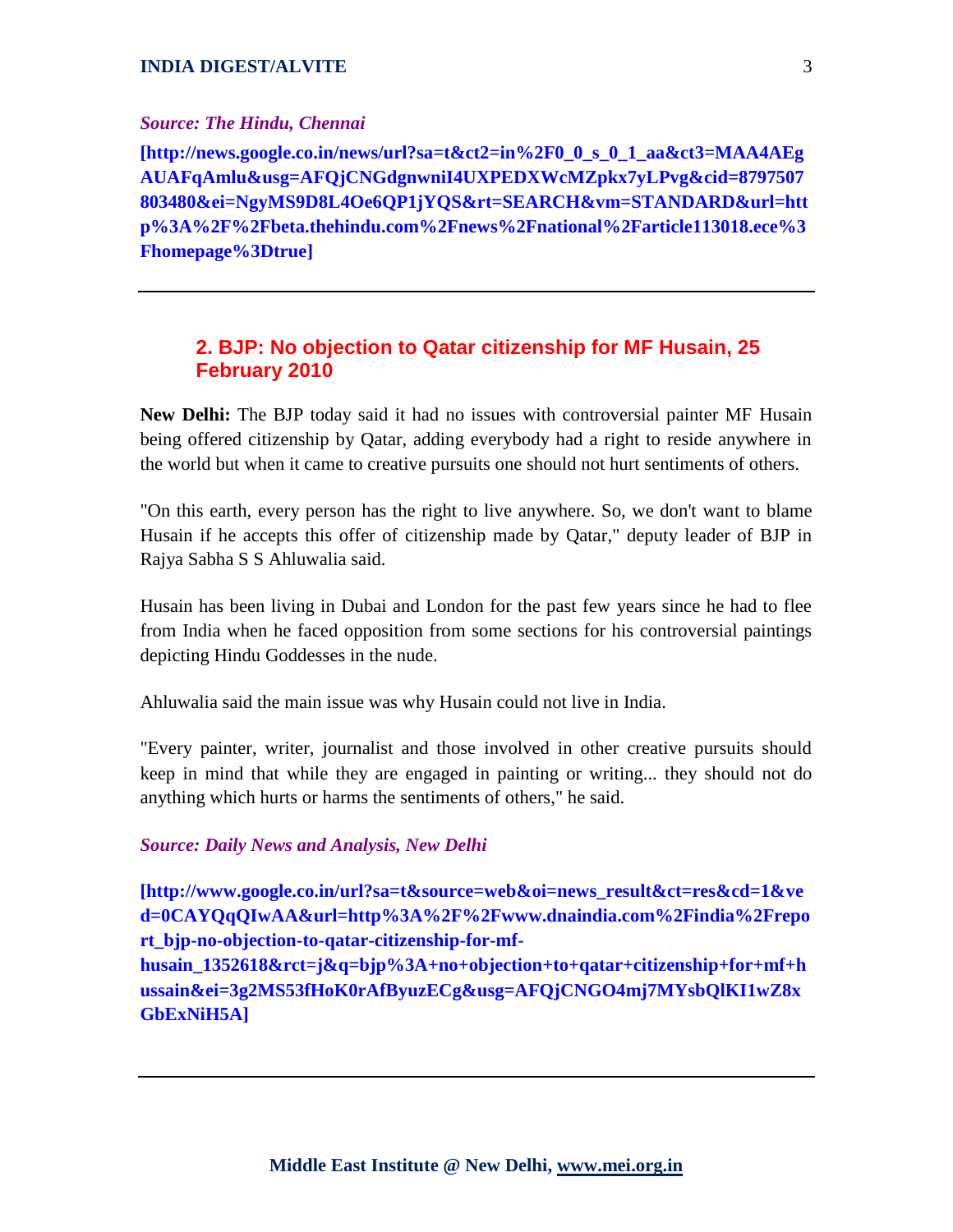# **3. Artists welcome Qatar nationality to Husain, 25 February 2010**

Leading artists today welcomed the conferment of Qatar nationality on M F Husain, who has been living in self-imposed exile abroad for nearly four years following a spate of legal cases in the country over his controversial paintings of Hindu goddesses.

"That's a great honour for him," painter Anjoli Ila Menon said, describing 95-year-old Husain as a "true Karma Yogi".

Referring to the controversy over his work, she said all that the government had do to was assuring security to him.

Noted filmmaker Shyam Benegal said he would not blame Husain if he accepts Qatar's nationality as he has been treated "so shabbily in our country."

He is a living treasure and certainly the most celebrated Indian contemporary artist, Benegal said.

News about the Qatar nationality for the legendary artist was reported by 'The Hindu', which printed five lines written by Husain above a line sketch of a horse, his trademark.

"I, the Indian-origin painter M F Husain, at 95, have been honoured by Qatar nationality," wrote the painter, who shuttles between London and Dubai in exile.

Husain went in exile after a hate campaign …

Several cases were filed against him by people protesting his portrayal of Hindu goddesses in the nude…

# *Source: Hindustan Times, New Delhi*

**[http://www.google.co.in/url?sa=t&source=web&ct=res&cd=5&ved=0CA4QFjAE& url=http%3A%2F%2Fwww.hindustantimes.com%2Frssfeed%2Fnewdelhi%2FArt ists-welcome-Qatar-nationality-to-Husain%2FArticle1- 512789.aspx&rct=j&q=artists+welcome+qatar+nationality+to+husain&ei=Kw-MS4CvA8-zrAflrr2ICg&usg=AFQjCNGovhQnQvH\_OmYNDt6EzEUF8tzMKg]**

# **4. M F Husain given Qatar nationality, 25 February 2010**

NEW DELHI: India's eminent artist M F Husain, who has been under attack from Hindu fundamentalists for his paintings of Hindu goddesses and has been living in Dubai and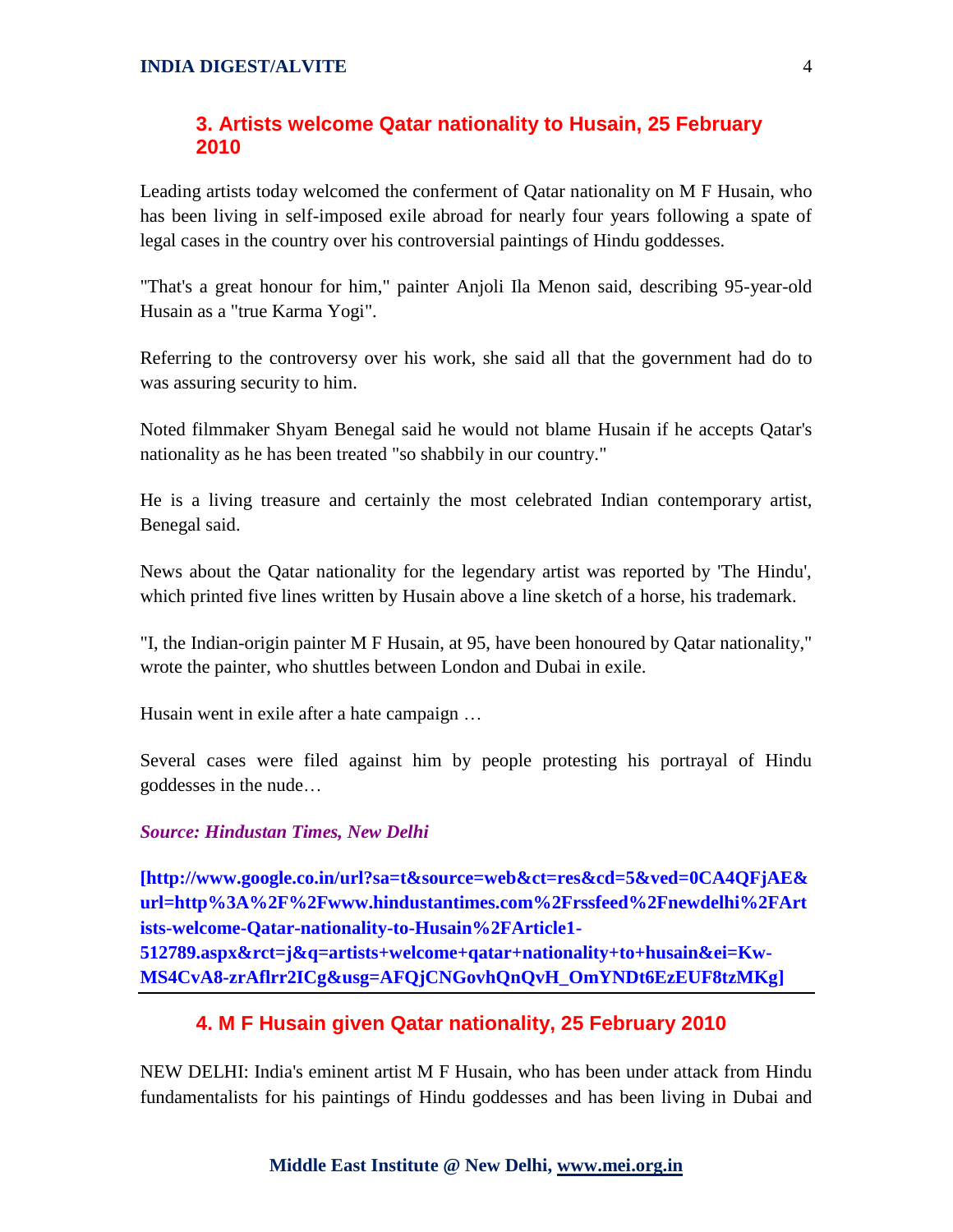London, has been given Qatar nationality, it was reported here on Thursday.

"I, the Indian origin painter M F Husain at 95, have been honoured by Qatar nationality," the celebrated artist wrote above a line sketch of a horse, the leitmotif of much of his work. The black and white drawing was carried by The Hindu newspaper.

In a signed article, The Hindu editor N Ram wrote that the artist had given him the news from Dubai "by reading out the few lines he had written on a black-and-white line drawing that he released to the Hindu".

According to the report, Husain did not apply for the nationality but it was conferred on

Photographer, designer and activist Ram Rahman, who is close to the Husain family, responded to the news by saying: "The citizenship has been offered by the Sheikha, the wife of the Sheikh of Qatar and it has several implications".

"On a personal note, I feel it is quite clear that the man who is 95 years old and cannot return to his country to die, there is no point of him remaining an Indian citizen."

"It would be a tragedy. He has not given up his Indian citizenship yet but if he decides to take up the Qatari offer, he will not remain an Indian citizen anymore. It is also a reflection of our legal system because the cases against him will drag on for 20-30 years.... so it is justified if he takes up the Qatari offer," Rahman told IANS.

#### *Source: The Economic Times, New Delhi*

**[http://www.google.co.in/url?url=http://economictimes.indiatimes.com/news/newsby-industry/et-cetera/M-F-Hussain-given-Qatarnationality/articleshow/5614868.cms&rct=j&ei=DRCMS5WzPI6 rAffhImICg&sa=X&oi=spellmeleon\_result&resnum=2&ct=result&ved=0CAgQhgI wAQ&q=m+f+husuan+given+qatar+nationality&usg=AFQjCNHXifpqRUwzD386sl \_Hei1vHM4ltg]**

### **5. M F Husain conferred with Qatar nationality, 25 February 2010**

Eminent painter M F Husain has been conferred with Qatar nationality which touched off a major debate on Thursday with his critics slamming him but the Government said he is the "pride of India." ...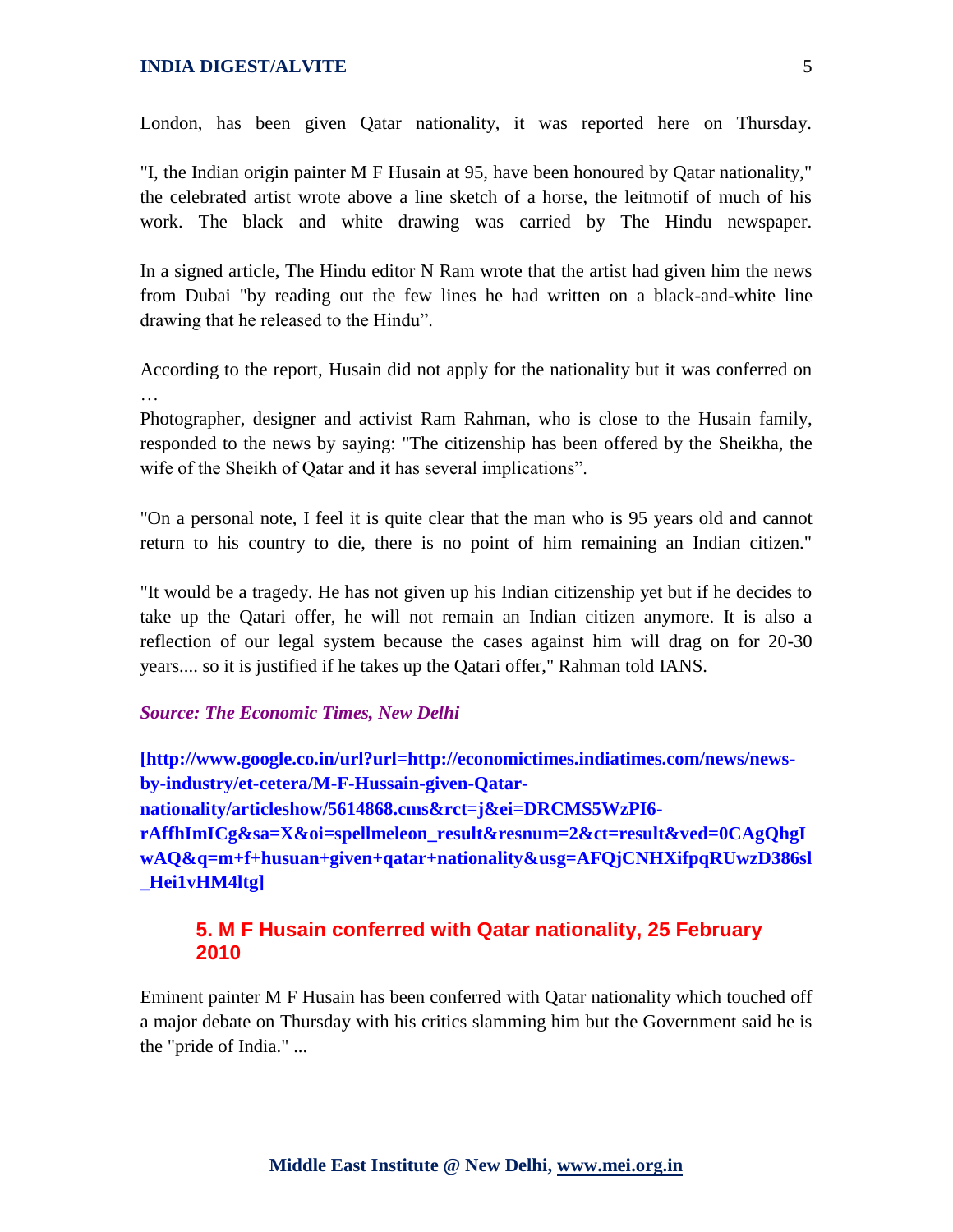While Husain has stated he has been "honoured" by Qatar nationality it is not clear whether it is honorary citizenship and whether he is giving up Indian citizenship. India does not allow dual citizenship even though there is an Overseas Indian category.

... Apparently embarrassed by the development, the Indian government made it clear Husain was free to return to India and it was ready to provide security to the noted painter. Calling Husain as the "pride of India", Foreign Secretary Nirupama Rao said, "I would like him to feel safe and secure in India."

#### *Source: Indian Express, New Delhi*

**[http://www.google.co.in/url?sa=t&source=web&ct=res&cd=5&ved=0CBIQFjAE& url=http%3A%2F%2Fwww.indianexpress.com%2Fnews%2Fm-f-husainconferred-with-qatarnationality%2F584448%2F&rct=j&q=mf+hussain+conferred+qatar+nationality&e i=ahqMS\_qQLsjGrAfmjN2eCg&usg=AFQjCNGX28B5jMx20dE8NFbzU9HlZC5h Bg]**

#### **6. Husain can come back if he wants: RSS, 25 February 2010**

Thiruvananthapuram: Rashtriya Swayamsevak Sangh (RSS) 'Sarasnghchalak' Mohan Bhagwat Thursday said the country's most celebrated painter MF Husain would face no problem from RSS if he lives in India and continuing his artistic pursuits.

Replying to questions whether the RSS would oppose the veteran's artist's return – after reports claimed that he has been conferred the nationality by Qatar, Bhagwat said ''why should we oppose or welcome his return".

Clarifying that the RSS had no such opinion to oppose or welcome if Husain wanted to come back India, he said ''we will welcome Husain as an Indian citizen.''

However, he made it clear that ''he should not hurt the country and the people, and should understand the mindset of the society as well.

Bhagwat said "all artists had their own freedom to work. But they should have some limitations as they should never hurt the sentiments of the other people in the society.''

Though Husain had earlier offered apology, it failed to convince groups that oppose him for painting a Hindu goddess in an objectionable manner. He has close to 900 cases …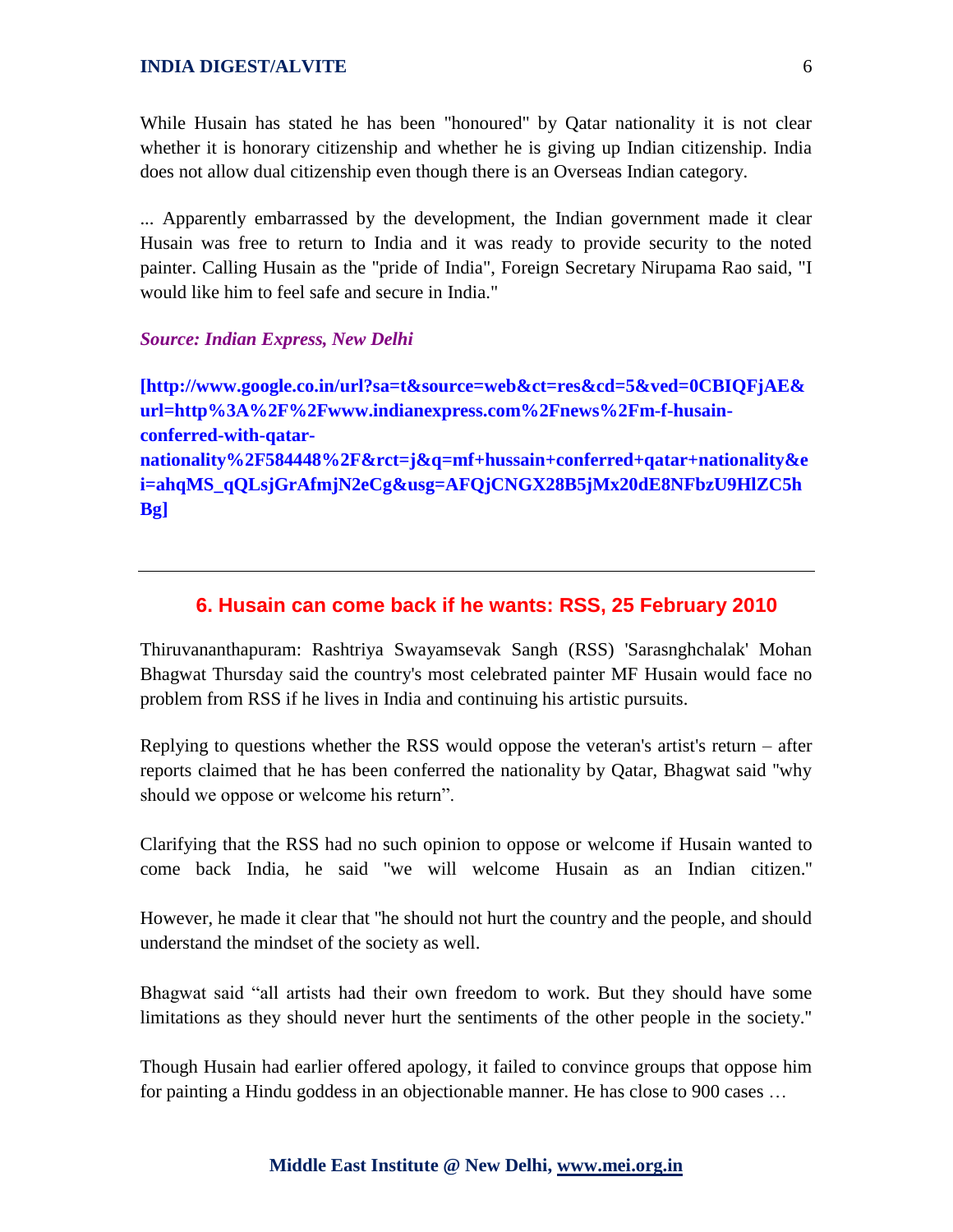However, in one of his recent interviews Husain expressed his desire to return and die in the country of his origin.

As regards to the Qatari nationality offer, reports claimed that Husain had not volunteered to get Qatar nationality himself. It was actually conferred upon him by the Royal family of the princely state in recognition of his achievements.

Photographer, designer and activist Ram Rahman, who is close to the Husain family, responded to the news by saying: "The citizenship has been offered by the Sheikha, the wife of the sheikh of Qatar, and it has several implications.

"On a personal note, I feel it is quite clear that the man who is 95 years old and cannot return to his country to die, there is no point of him remaining an Indian citizen."

"It would be a tragedy. He has not given up his Indian citizenship yet but if he decides to take up the Qatari offer, he will not remain an Indian citizen anymore. It is also a reflection of our legal system because the cases against him will drag on for 20-30 years.... so it is justified if he takes up the Qatari offer," Rahman said.

#### *Source: Zeenews.com, New Delhi*

**[http://www.google.co.in/url?sa=t&source=web&ct=res&cd=1&ved=0CAgQFjAA& url=http%3A%2F%2Fwww.zeenews.com%2Fnews606938.html&rct=j&q=husain+ can+come+back+if+he+wants+to%3Arss&ei=iROMS6\_RIYqtrAe17 iPCg&usg=AFQjCNHWfZ6F9uZWRdWZHMnkiESodyF6xw]**

### **7. Has India lost its Husain forever?, 25 February 2010**

Within hours of discovering that artist Maqbool Fida Husain could give up his Indian citizenship, the government is trying to avoid what could be a gigantic embarrassment and loss. Union Home Secretary, GK Pillai, told NDTV on Thursday evening, "MF Husain is free to come back. We will provide him security if he asks for".

On Thursday morning, The Hindu reported that Husain had been offered citizenship of Qatar. Husain has been living in Dubai since 2006, after he found himself repeatedly under attack for his controversial paintings of Hindu deities in the mid 1990s. His exhibitions were vandalized, so was his house. There are still a series of court cases …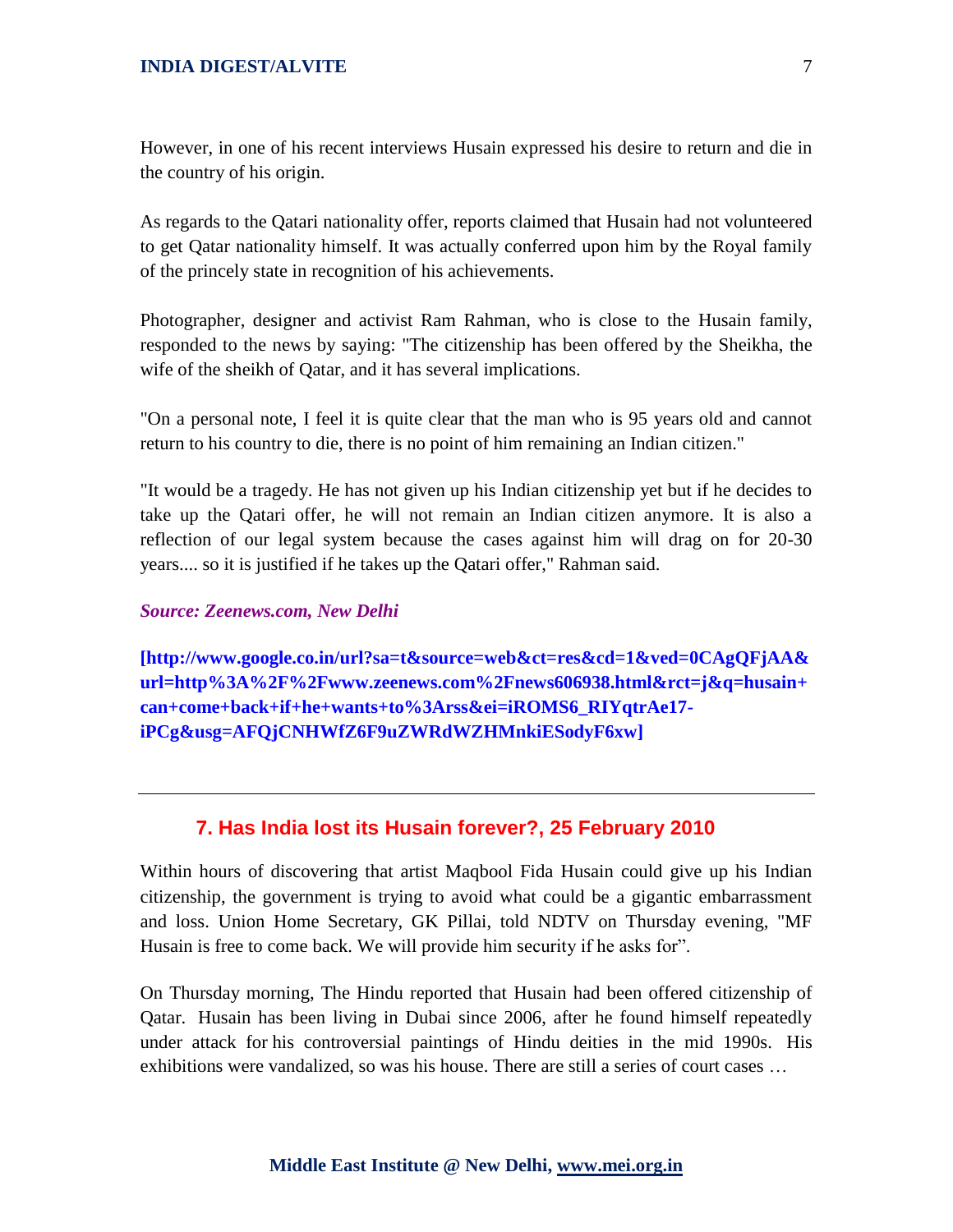India does not allow dual citizenship. Husain's lawyer, Akhil Sibal, points out that the artist did not apply for citizenship of Qatar, but that offer could be tempting. "There are many questions yet to be answered. Is it of an honorary nature? What would be the consequence? This brings into sharp focus the contrast between the treatment he receives around the world, and the treatment that is meted out to him right here in India, where you have a state which over for the last 15 years has in no manner come to his aid through the harassment that he has faced", says Sibal.

Other artists agree. "I don't blame him at all for this because he has been treated so shabbily in our country considering that he is probably the most well-known and certainly the most celebrated Indian contemporary artist," says film-maker Shyam Benegal.

Defying the government's position, and public opinion, the Sangh Parivar insists that Husain has to apologize if he wants to return home.

We welcome MF Husain as an Indian citizen. If he has apologised, then let him convey it to those who were hurt by his paintings. ...but every freedom in democracy has a limit," says Mohan Bhagwat, the Chief of the Rashtriya Swayamsevak Sangh (RSS).

A line that's tough for many to swallow, given that different allies and members of the Sangh Parivar have repeatedly violated what's legally permissible.

#### *Source: NDTV, New Delhi*

**[http://www.google.co.in/url?sa=t&source=web&ct=res&cd=5&ved=0CA4QFjAE& url=http%3A%2F%2Fwww.ndtv.com%2Fnews%2Findia%2Fqatar\_welcomes\_ind ias greatest artist m f husain.php&rct=j&q=hussain+can+come+back+if+he+wan ts+to%3Arss&ei=YheMS9z2NcuprAecnbXTCg&usg=AFQjCNEPHV2oUF6M1XT abSGFDp3ySZjtZQ]**

#### **8. Citizen Husain, come back, says India, 26 February 2010**

After Qatar offers citizenship to Indian painter MF Husain, who has been living in Dubai in self-imposed exile for the last five years following threats to his life, even RSS, which had objected to his nude paintings, wants him back.

Hindu groups said they had no objections to painter MF Husain returning to India even as the government said it would provide adequate security if he did.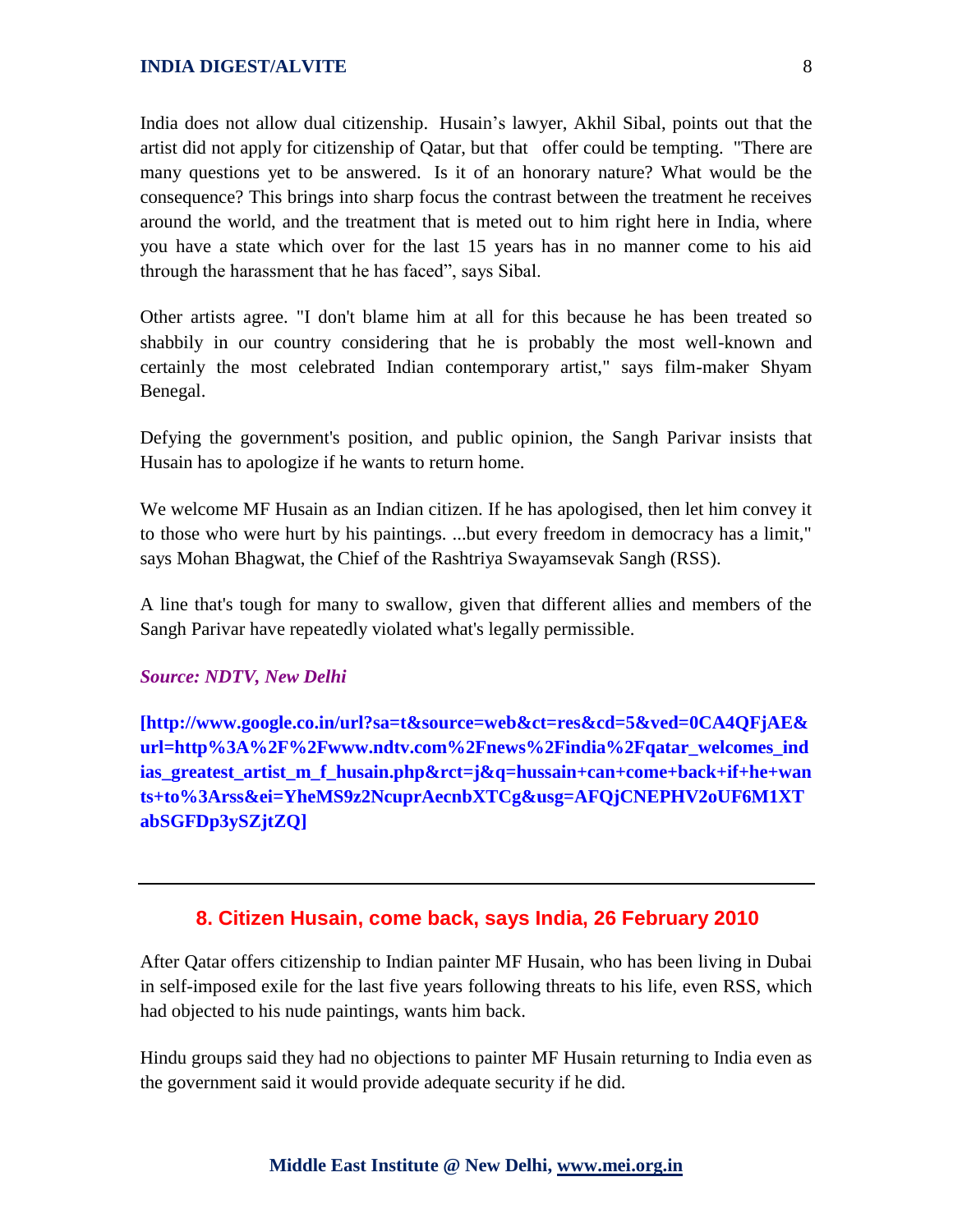Husain (95) had angered Hindu groups by painting nude images of Goddess Durga and Goddess Saraswati. He has been living in Dubai in self-imposed exile for the last five years, following threats to his life. Home Secretary GK Pillai, who made this commitment on Thursday, was reacting to media reports that the artist had been offered citizenship of Qatar, an Arab state in West Asia.

In Kerala, RSS chief Mohan Bhagawat said, "We will neither oppose nor welcome his return "

The BJP also sounded conciliatory. "Every citizen has the right to stay anywhere in the country. We don't want to deprive him of that right," said SS Ahluwalia, deputy leader of the opposition in the Rajya Sabha.

But Husain's family remains concerned. "Though we really want him to return, he's not safe here," Salamat Husain, the painter's grandson, told *HT*.

Added Owais Husain, the painter's son: "You must remember that he is 95 years old. It's not as if he's 40 and has time on his hands".

The Shiv Sena, however, struck a discordant note. "He has insulted the gods and goddesses of this country and should apologise," said party spokesman Sanjay Raut.

The Congress, expectedly, stood by the painter. "As an Indian, I am very sad he has to even think about adopting an alternative nationality," Congress spokesman Manish Tiwari said.

#### *Source: Hindustan Times, New Delhi*

**[http://www.google.co.in/url?sa=t&source=web&ct=res&cd=7&ved=0CBQQFjAG &url=http%3A%2F%2Fwww.hindustantimes.com%2FCitizen-Husain-come-backsays-India%2FH1-Article1-**

**513037.aspx&rct=j&q=husain+can+come+back+if+he+wants+to%3Arss&ei=iROM S6\_RIYqtrAe17-iPCg&usg=AFQjCNH6dpA1F0u3wkRaJZ6xtpAcVG2ScA]**

#### **9. Centre tiptoes on Qatar offer to Husain, 26 February 2010**

The Centre and the capital's political establishment are cool to Qatar's move to honour M.F. Husain as a national, with no formal statement on the possibility that the artist might have to give up Indian citizenship if he accepted the offer.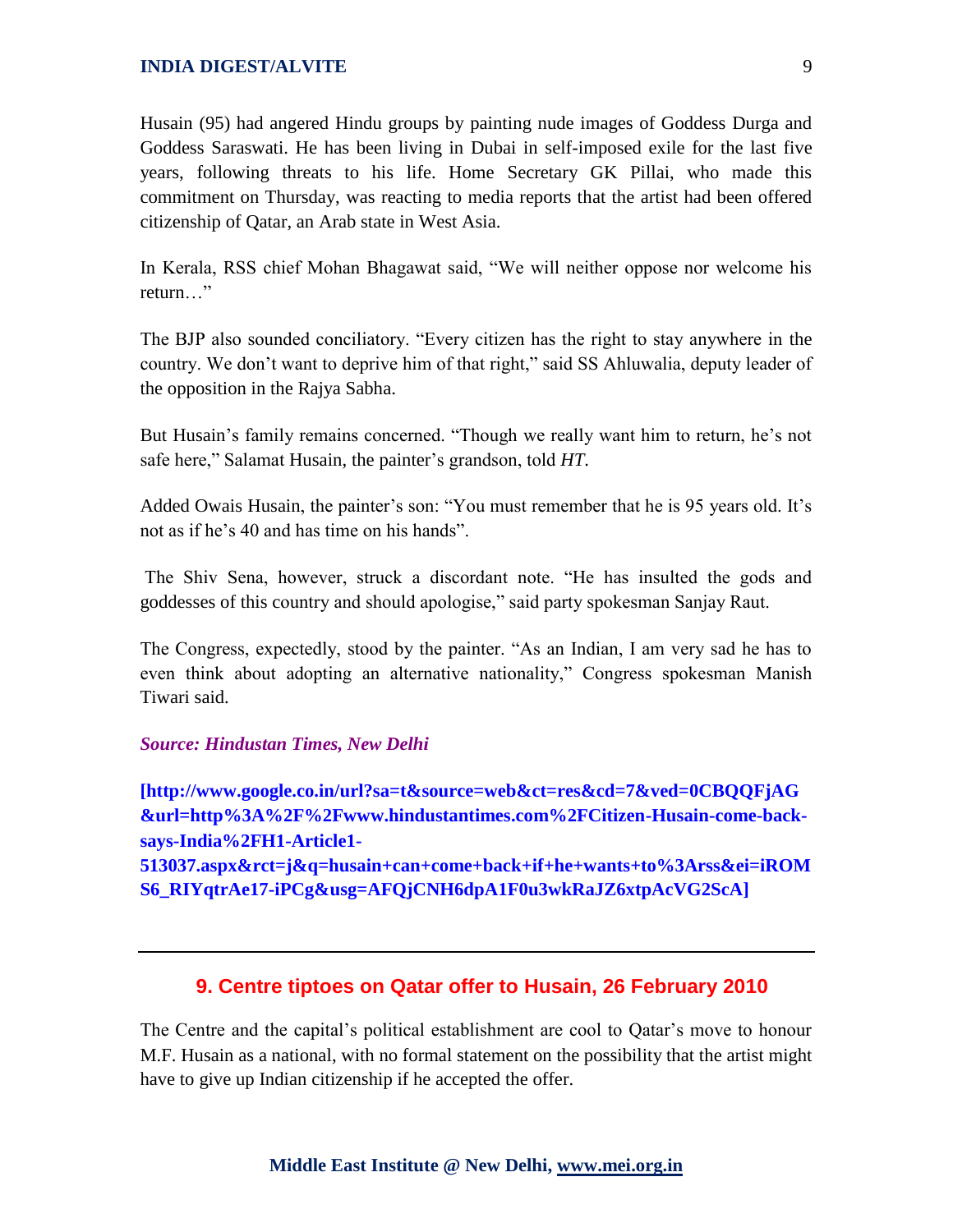India does not allow dual citizenship though it has instituted a category called Overseas Indian Citizen.

Late in the evening, home secretary G.K. Pillai described Husain — who has been living in self-imposed exile in Dubai and London since  $2006$  — as the "pride of India" and claimed the government was willing to give him security.

But Pillai's comment came in response to a question posed by journalists who met him.

Husain was virtually hounded out of the country after a Hindi magazine published an inflammatory article on his paintings …

Criminal cases were filed against him in remote places, the main charge being he had "offended Hindus" by his "vulgar" depiction of their gods and goddesses. Subsequent attempts to exhibit Husain's paintings ended in attacks by Bajrang Dal and Vishwa Hindu Parishad activists.

In Ahmadabad, a show had to be called off despite police deployment when the attackers pulled off the exhibits and damaged some.

Although it is believed that more than 900 cases are pending in different courts of the country against Husain, his lawyer Akhil Sibal says there are only three that are known. The three cases are being heard at Patiala House court in the capital. The Supreme Court quashed four cases against him in 2008.

In recent years, art exhibitors and galleries have refused to display Husain's paintings despite assurances of security.

A senior Congress minister, who is also a connoisseur of art, put the onus on Husain. ―There is no security issue. He can return to the country when he wants but obviously he doesn't want to. He has sought a written assurance from the Centre that his life will not be harmed. How is that possible?"

Congress Rajya Sabha MP Satyavrat Chaturvedi said if Husain needed more security, "there is a process he will have to follow".

A young Congress leader admitted that the "politics" involved in the "controversy" was "too hot to be handled" by the party and the government. "Let's face it, on religious issues, we can't take sides. At best, we can err on the side of caution and that's what we have done"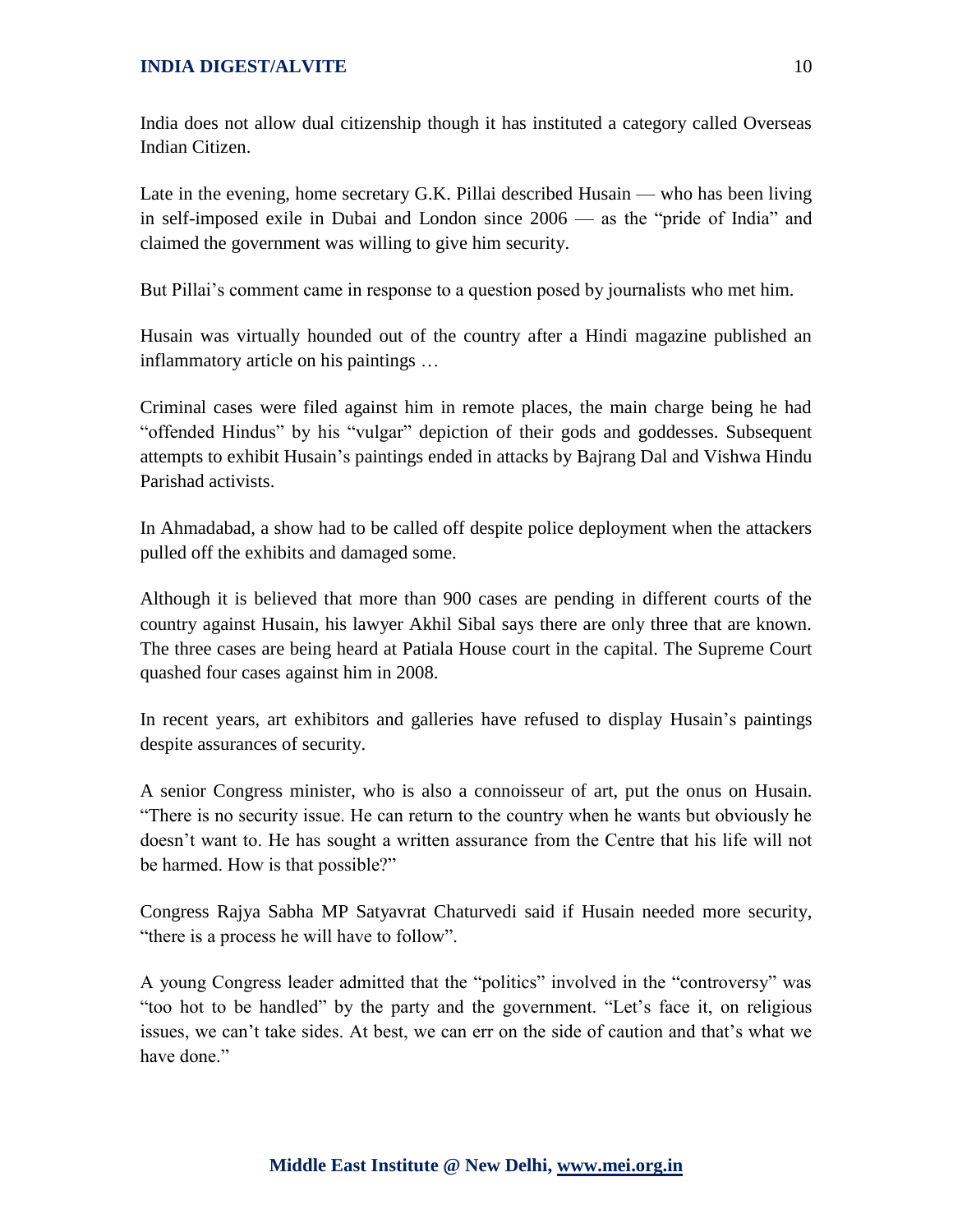When pointed out that the Congress was willing to take a stand on the Shiv Sena's offensive against Shah Rukh Khan's My Name is Khan, a leader said: "Ah well, SRK himself took a stand, we didn't need to on his behalf. The media were fully behind him, the chattering classes and what have you."

A young avant garde artist like Bose Krishnamachari partially concurred with the Congressman just quoted.

Krishnamachari admitted to feeling "shamed" by the turn of events but added that he would blame the Centre and Husain equally. "If he is strong enough, he should come back. Look at Shah Rukh, he took a risk and life is all about taking risks. But I guess he's not a movie star." Husain is over 90 and Shah Rukh is in his early 40s.

The BJP, which swam with the pro-Shah Rukh tide, iterated its known position on Husain. "If he has hurt Hindu sentiments, he should first reflect on his wrongdoing," said Lok Sabha MP Gopinath Munde.

A known votary of cultural tolerance in the BJP was unyielding. "I challenge him to paint blasphemous portraits of the Qatar ruler's family and face the consequences," he said.

### *Source: The Telegraph, Kolkata*

**[http://news.google.co.in/news/url?sa=t&ct2=in%2F0\_0\_s\_25\_0\_t&ct3=MAA4AEg ZUABqAmlu&usg=AFQjCNEBq7cHKC9tMZT6i99LcK77QpLxzA&cid=87975078 03480&ei=ryqMS7ngO4PQ6APM3\_oR&rt=STORY&vm=STANDARD&url=http %3A%2F%2Fwww.telegraphindia.com%2F1100226%2Fjsp%2Ffrontpage%2Fsto ry\_12154024.jsp]**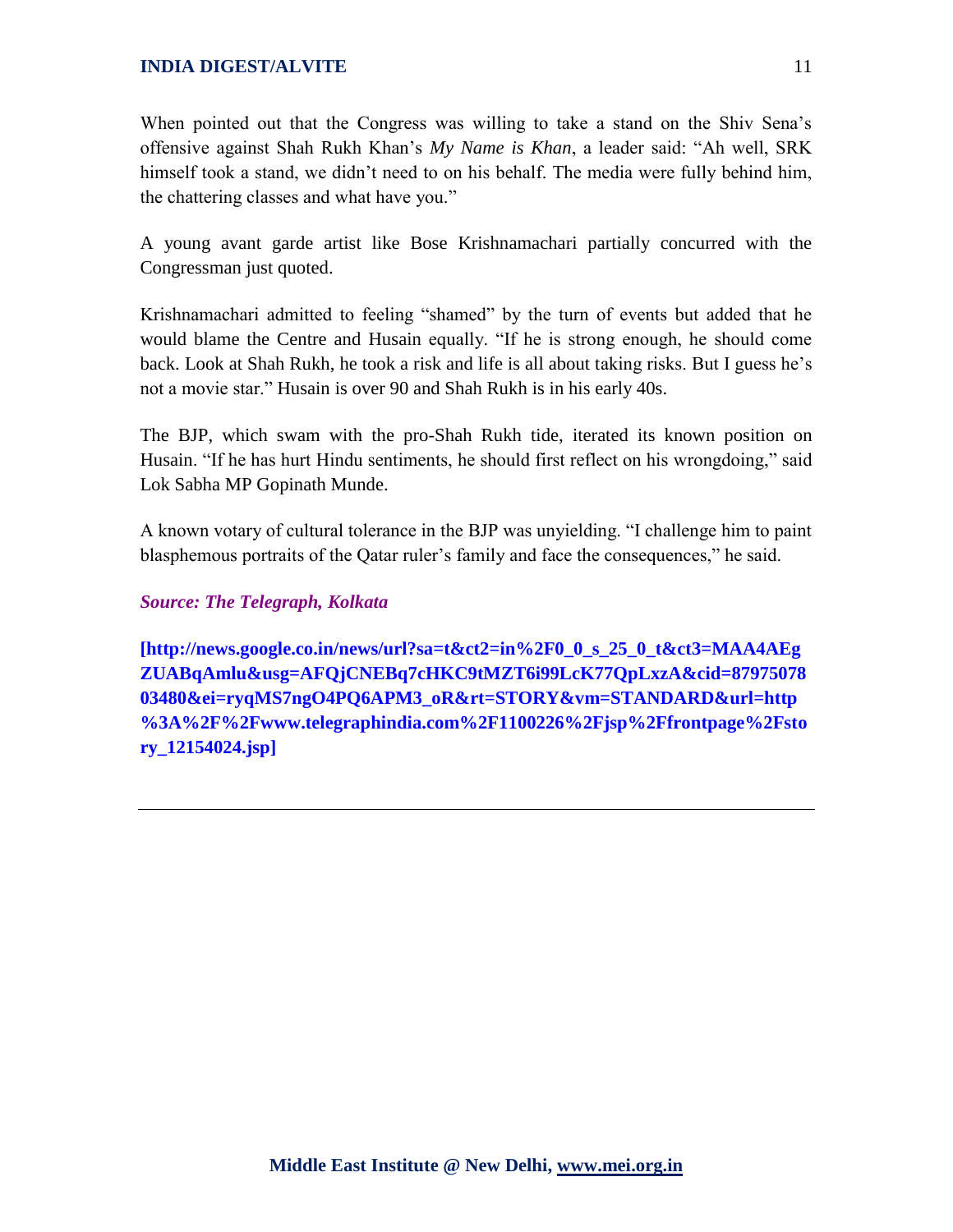# **10. Husain won't automatically lose citizenship, 26 February 2010**

MUMBAI: At 95, M F Husain, India's most celebrated artist has a decision to make. Though he was conferred a Qatar nationality, the artist living in a self-imposed exile in Dubai doesn't automatically lose his Indian citizenship until he "voluntarily acquires" the foreign one.

The Citizenship Act of 1955 makes it clear that termination of Indian citizenship can be done in two ways: renunciation or acquisition of citizenship of another country. The acquisition, the law requires, has to be voluntarily. "Nothing will happen to Husain if he treads carefully," said a very highly placed law officer in Delhi.

The eminent artist who offended a section of Hindus with a work representing India as a nude Goddess attracted a series of "obscenity cases" …

# *Source: The Times of India, New Delhi*

**[http://www.google.co.in/url?sa=t&source=web&ct=res&cd=2&ved=0CAwQFjAB &url=http%3A%2F%2Ftimesofindia.indiatimes.com%2Findia%2FHusain-wontautomatically-lose-citizenship-**

**%2Farticleshow%2F5617693.cms&rct=j&q=hussain+wont+automatically+lose+citi zenship&ei=jRyMS6aTEsi9rAfSyrWoCg&usg=AFQjCNGUCl1hLC8aU53Enpwfux 38clCLhQ]**

# **11. 'Inadequate security to artists is strangulation of free Bharat', 26 February 2010**

NEW DELHI: It's a palette of anger, anguish and cynicism. Senior artists and other eminent personalities reacted to Qatar's conferring citizenship on master painter M F Husain with deep regret at how the government has failed to provide protection to an artist hounded by fundamentalists. Ironically, "the only Indian painter in history who has extensively painted both Ramayana and Mahabharata," adds Lalit Kala Akademi chairman Ashok Vajpeyi.

Padma Vibhushan M F Husain was first vilified in 1996 in a Hindi journal over his depiction of Indian deities made in the 1970s. On the charge that they hurt 'Hindu sentiments', his exhibitions were targeted, his work vandalized alongside freely expressed death threats and threats of "cutting off his arms or blinding him," says Vajpeyi. With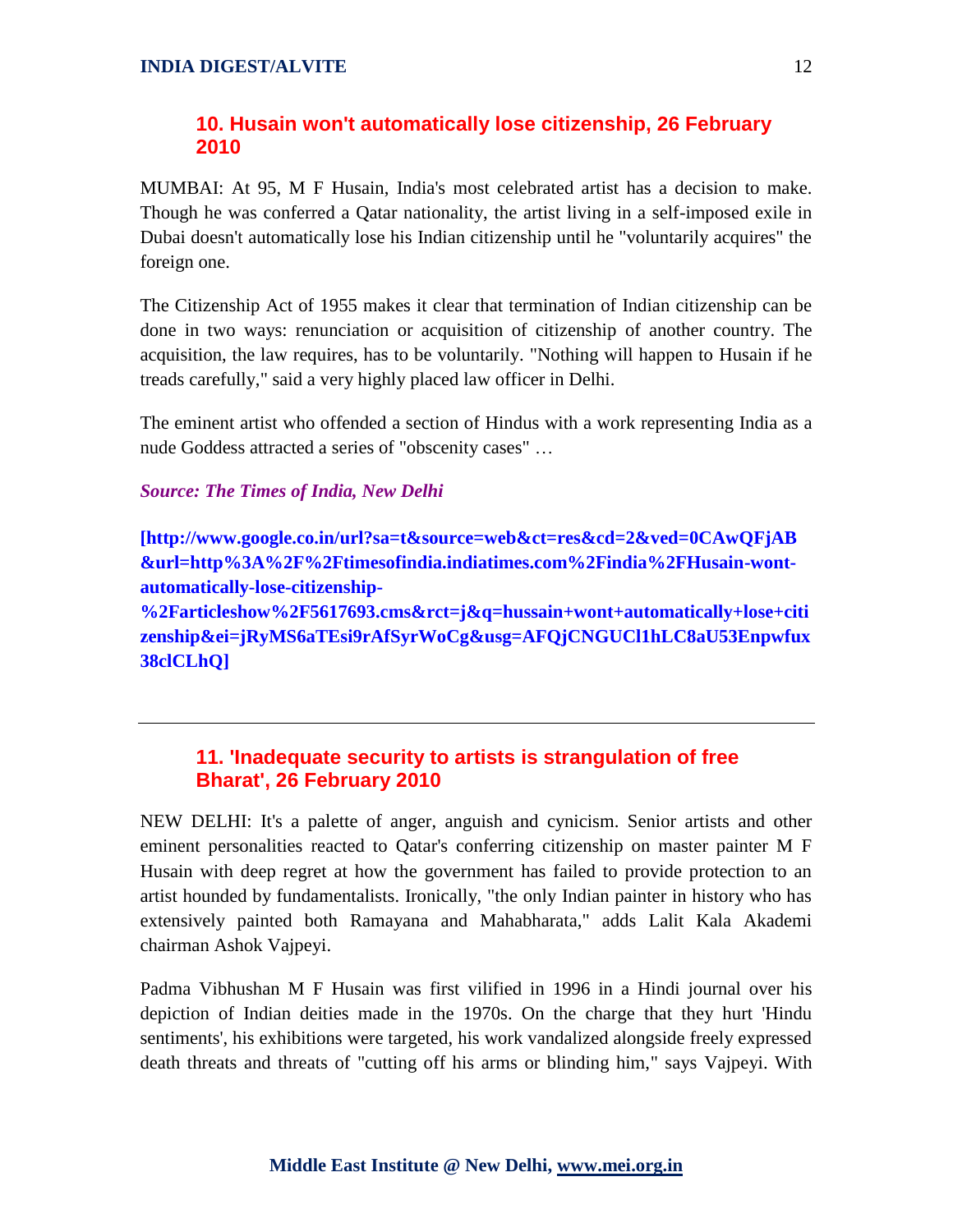successive governments quiet on the issue, Husain has lived in exile in Dubai and London for almost 13 years. Aged 95 now, he reportedly faces almost 900 cases…

Fellow artists said that protests are integral to democracy but when they become violent and ugly, the government must protect its citizens, which successive Indian governments have either failed to or chosen not to. "Courts are for justice. Our judicial system cannot allow itself to be used to victimize," says artist-activist Ram Rahman, of Sahmat, a civil society group that has tried "for years" to bring Husain back. "You can't use violence or threat of violence and call it protest. Its travesty of justice, absolute tragedy for democracy," he says.

Absence of any political statement that Husain should be provided security showed government endorsement of the violence. "With their silence, India's political wing and executive have endorsed the views of the fascist Right. Husain openly identified with the Congress, Nehru, Indira, Rajiv Gandhi," says Vivan Sundaram, but "he's been completely abandoned". Deeply saddened by the turn of events, filmmaker Shyam Benegal adds, "Why are we not capable of giving protection to Husain? It seems politics of intimidation has won.

Too true, and that's the single point emerging time and again. "On the one hand, government can't stop Bal Thackeray; on the other, it cannot provide security to writers and artists. It is a strangulation of free Bharat," says writer Rajendra Yadav, adding, "The government seems to be weak and open to making compromised".

Vajpeyi adds that there were "helpful signs" that home minister Chidambaram had moved to bring Husain back, but even that seemed to have been jettisoned. "He can't even come back to India to die," says friend Rahman. The helplessness of the artist community is obvious.

"We are nobody. Why ask us? Ask the home minister, ask the PMO. When they can give security to ministers, why can't they give security to one of India's greatest?" counter questions artist Jatin Das. "I met him last year. He wants to come back. But nobody's willing to give him security," he added. It's been a disappointing, at times shocking, struggle for Sahmat. A letter dated 2006 to president Kalam, asking the State to honour him with a Bharat Ratna was not even acknowledged.

#### *Source: The Times of India, New Delhi*

**[http://timesofindia.indiatimes.com/india/Inadequate-security-to-artists-isstrangulation-of-free-Bharat/articleshow/5617699.cms]**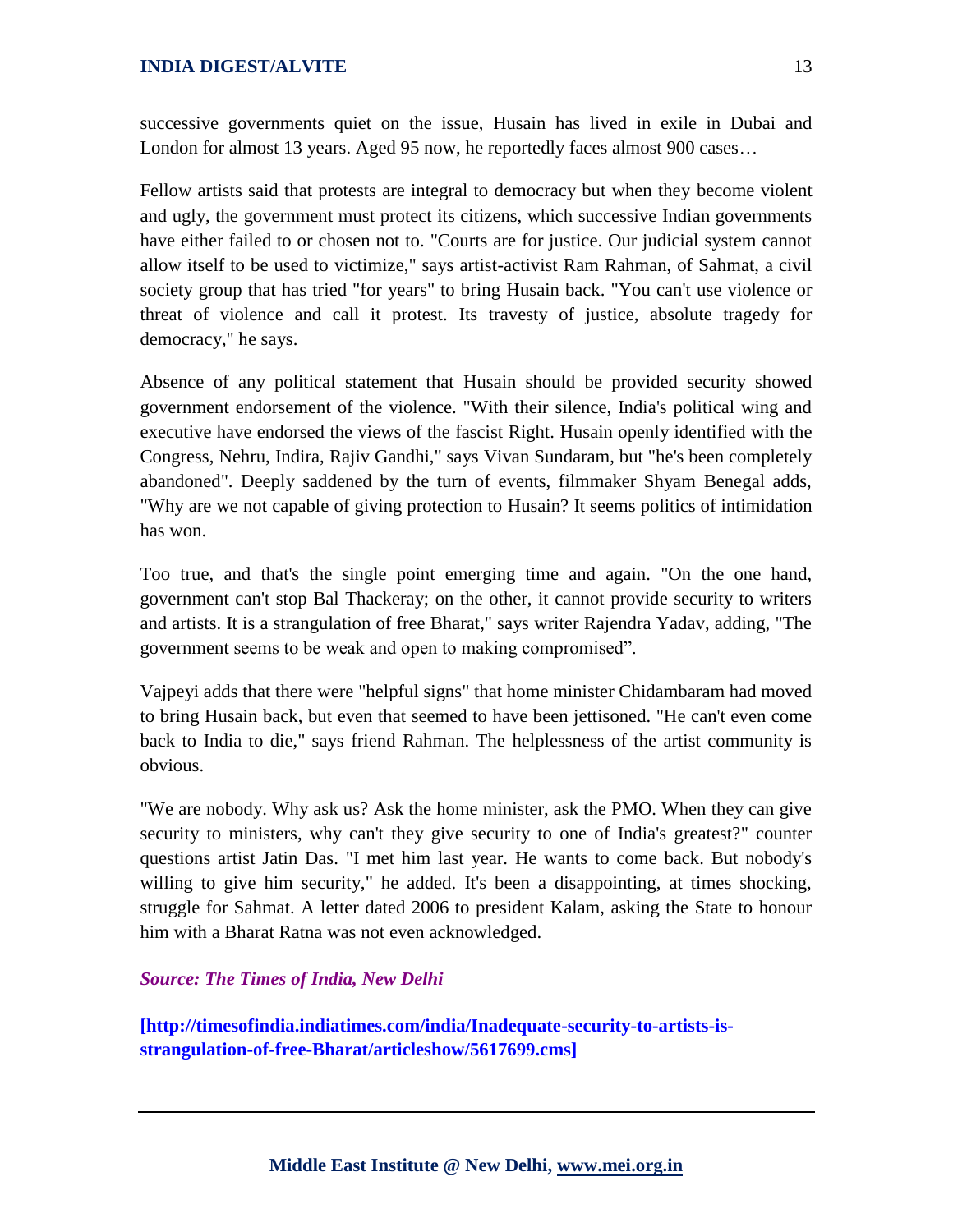# **12. Hounded out by saffron groups, M F Husain may become Qatar citizen, 26 February 2010**

Hounded out by bigotry and endless court cases, India's best known artist may soon no longer be an Indian. Maqbool Fida Husain has been conferred an honorary Qatari citizenship. If he chooses to accept, he will have to surrender his Indian passport and renounce his Indian citizenship.

News of Husain's new nationality created ripples in the art world and triggered anger over the government's failure to bring home the artist who was forced to flee India in 2006 and flit between Dubai and London as criminal cases -- filed by fringe Hindu extremist groups alleging he had defiled deities by depicting them obscenely -- piled up in Indian courts. Last year, the Supreme Court clubbed all nine cases against Husain and transferred it to a Delhi magistrate's court in a bid to clear the mess. But no hearing was held and no clear order absolving him came. He felt he was still liable for arrest on Indian soil and never came back.

Sources close to Husain confirmed the news report, carried on Thursday by The Hindu daily, but there was no response from Husain to queries; calls to his phones in Dubai went unanswered.

The report said Husain had not applied for nationality of Qatar but the citizenship of the tiny, oil-soaked emirate was conferred on him by the ruling family after he started work on sculptures commissioned by the powerful first lady Shiekha Mozah bin Nasser al Misned, wife of Qatar ruler Sheikh Hamad bin Khalifa al Thani.

The daily also carries an image of a fax in which Husain wrote in his own hand: "I, the Indian origin painter, M.F. Husain at 95, have been honoured by Qatar nationality."

Caught off-guard by the news that Husain was no longer an Indian, the government claimed the Supreme Court had quashed cases against the artist and he would be protected if he returned.

The Congress saw in it a chance to badger the saffron brigade and blame it. "If he decides to come back, it is the responsibility of the government …

Fielding criticism, RSS chief Mohan Bhagwat said the artist …

But for most of Husain's friends and well-wishers, the government was clearly to blame for the nation losing its finest artist. "We believe that he has made a signal contribution in reworking the aesthetic traditions of India, including especially the tradition of iconographic innovation. He is among those few modern artists who have focused on mythological and epic narratives, and, for over half a century, he has painted," said a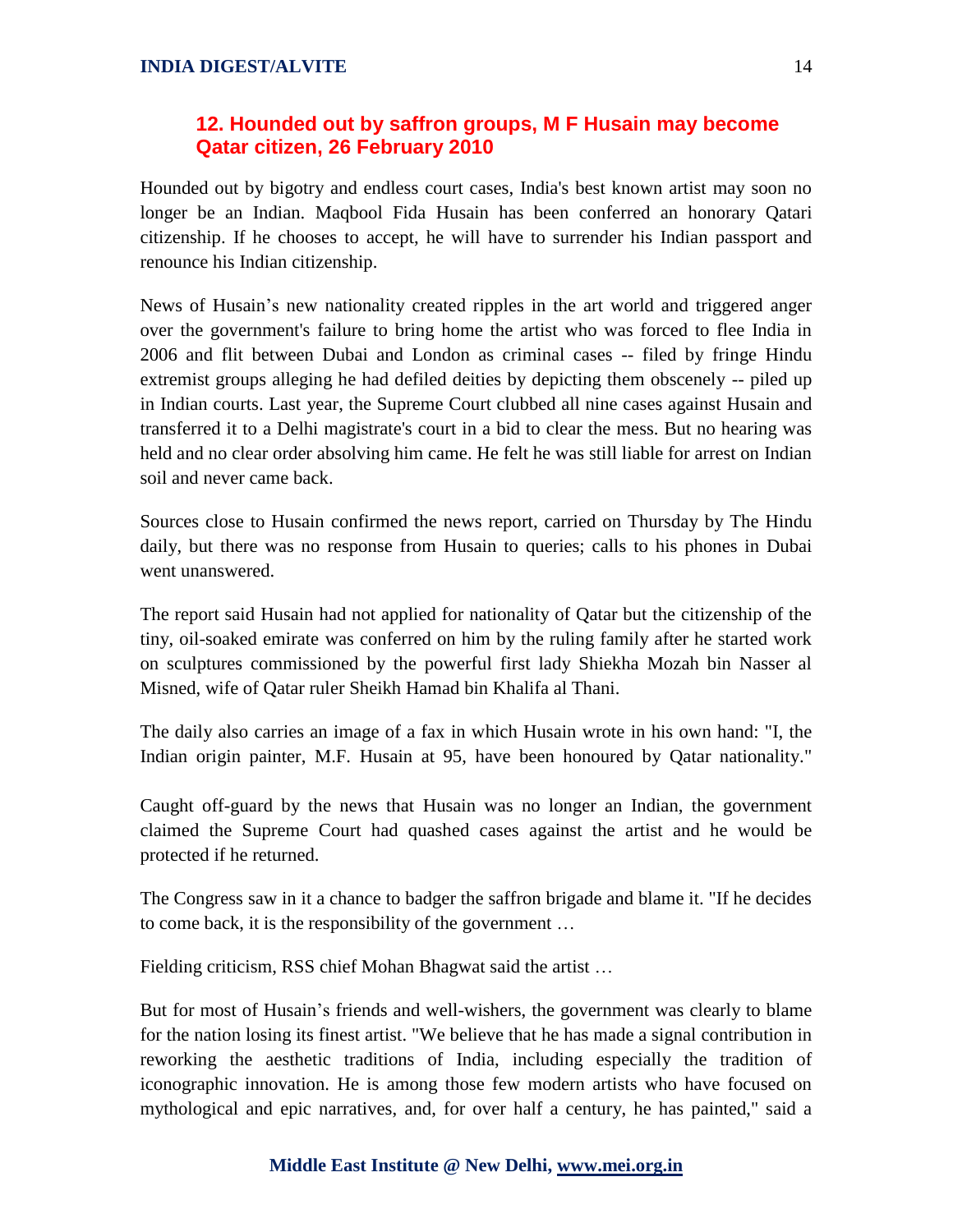statement signed by eminent artists Tyeb Mehta, Vivan Sundaram, Krishen Khanna and filmmaker Shyam Benegal among others.

#### *Source: The Times of India, New Delhi*

**[http://www.google.co.in/url?sa=t&source=web&oi=news\_result&ct=res&cd=1&ve d=0CAYQqQIwAA&url=http%3A%2F%2Ftimesofindia.indiatimes.com%2Findia %2FHounded-out-by-saffron-groups-M-F-Husain-may-become-Qatarcitizen%2Farticleshow%2F5617428.cms&rct=j&q=Hounded+out+by+saffron+grou ps%2C+M+F+Husain+may+become+Qatar+citizen&ei=OzCMS5\_LK4qA7QPcvrC zDQ&usg=AFQjCNH0iVfdwiU62oWkK-goJq38sqRacg]**

# **13. Not opposed to Husain living in India: RSS chief, 26 February 2010**

Thiruvananthapuram: Rashtriya Swayamsevak Sangh chief Mohan Bhagwat on Thursday said his organisation had no opposition to the noted painter M.F. Husain living in India.

Replying to questions by journalists at the Thiruvananthapuram Press Club here, Mr. Bhagwat pointed out that the grant of Qatar citizenship to Mr. Husain was not connected to his complaint that he could not live in India. "Why should we oppose or welcome him? He is an Indian citizen. He can come any day. The decision to grant citizenship is that of the Qatar government," he said. The RSS was not against artistic freedom, but like any other freedom it too had a limit, he said....

#### *Source: The Hindu, Chennai*

**[http://www.google.co.in/url?sa=t&source=web&ct=res&cd=3&ved=0CA4QFjAC& url=http%3A%2F%2Fwww.thehindu.com%2F2010%2F02%2F26%2Fstories%2F 2010022661451100.htm&rct=j&q=not+opposed+to+mf+hussain+living+in+india&ei =th-**

**MS5bpEdO6rAemlo2NCg&usg=AFQjCNEWCXz2ksv\_yApTigcvPuIzWkIk9Q]**

### **14. M F Husain would no longer be an Indian, 26 February 2010**

DUBAI: M F Husain, revered by many as India's Picasso, would no longer be an Indian, his son said today, confirming that he had accepted Qatar's offer to confer its nationality on him.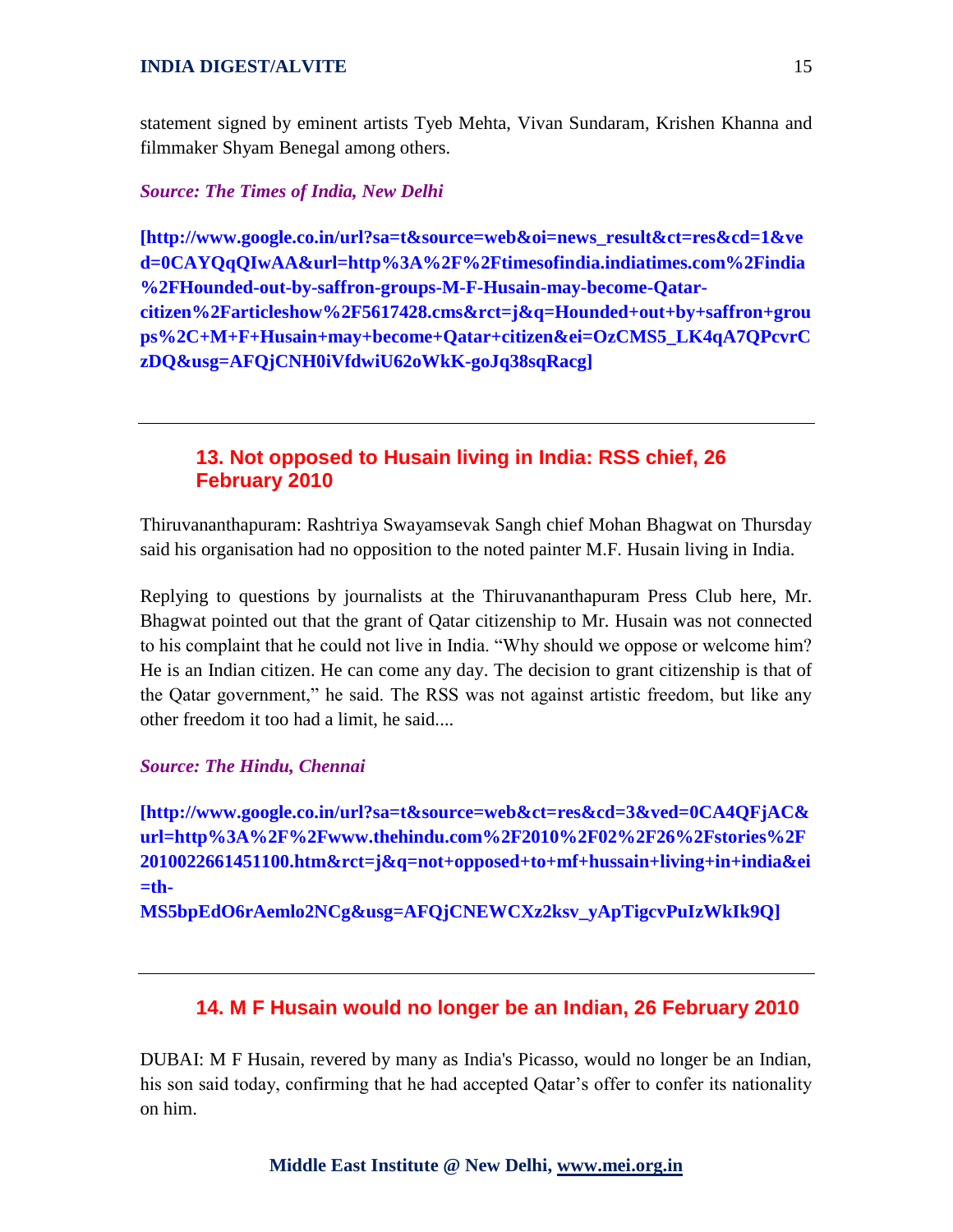Husain, who has been living in self-imposed exile for nearly four years following a spate of cases in India over his controversial paintings of Hindu goddesses, has accepted the offer and it is under process, Husain's son Owais Husain told PTI here today. He said the Qatari nationality was not something he asked for, but it is the truth now. "I respect his individual decision because somewhere as a son you have witnessed a range of emotions he is going through".

"Since Indian laws don't allow dual citizenship, accepting this offer would automatically mean giving up Indian nationality. There is no option for him", he said.

Owais also said the 95-year-old painter was in Doha currently and would return to Dubai next month.

"He (Husain) got a lot of calls, some provocative ones... but he didn't succumb to it and that goes to show his resilience at the age of 95".

"After all he is older than independent India," Owais said, noting that Husain was born in "one of the most holy places (Pandharpur — a pilgrimage site) of Maharashtra."

However, he said one cannot take away the Indianness that defined his father. "You can take a man out of the country but you cannot take the country out of the man."

Owais, who is also working on a documentary on the life of Husain, said his father has been become very prolific as a painter in the last few years.

"Since he (Husain) is not a man of words but a man of images, he has poured it all out on the canvas. He has painted the Ramayana; he has painted on India and a whole lot of series in the past few years he has been away from India.

"He has travelled to a lot of places but he has a thing about painting a series of 100 paintings on the history of India. He is working like never before and he just wants to work," Owais said.

Husain, who shuttles between Dubai and London, went in exile after a hate campaign was launched against him in 206 over his controversial paintings.

Several cases were filed against him by people protesting his portrayal of Hindu goddesses in the nude. His house was attacked and art works vandalised by fundamentalists in India.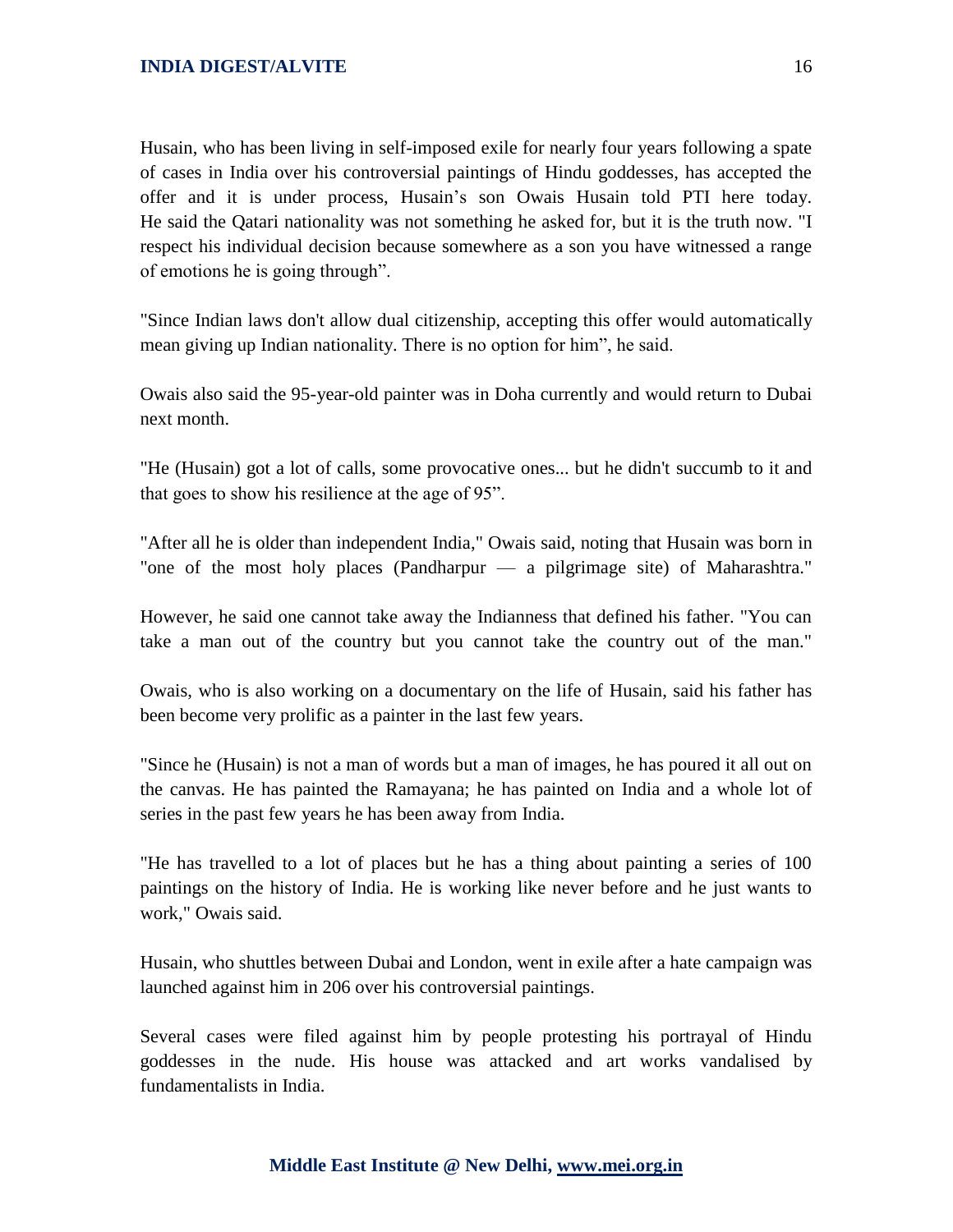Husain's son, however, refused to comment on statements from India yesterday that he was welcome to come back.

"I don't know much about those comments. He is the best person to answer that question," Owais said.

Indian government yesterday described Husain as "pride of India" and said it was willing to provide security to him.

"There is no case against M F Husain. The Supreme Court has quashed all the cases against him," Union Home Secretary G K Pillai said in New Delhi. He said the government …

"He (Husain) is the pride of India," Foreign Secretary Nirupama Rao said adding, "I would like him to feel safe and secure in India".

#### *Source: The Economic Times, New Delhi*

**[http://www.google.co.in/url?sa=t&source=web&ct=res&cd=1&ved=0CAYQFjAA &url=http%3A%2F%2Feconomictimes.indiatimes.com%2Fnews%2Fnews-byindustry%2Fet-cetera%2FM-F-Husain-would-no-longer-be-an-Indian%2Farticleshow%2F5620396.cms&rct=j&q=mf+hussain+would+no+longer+ be+an+indian&ei=LCOMS7HYL47u7AO0vdCzDQ&usg=AFQjCNGefLtlSbef5mm YjBpxFQ597VjnMw]**

# **15. Husain has accepted Qatar citizenship, says son, 27 February 2010**

MUMBAI: India's most celebrated artist Maqbool Fida Husain, who has been under attack from sections of the Hindu right, has accepted Qatar's offer of an honorary citizenship as having a "sense of belonging" was important at this stage of his life, said his son Owais Husain, who added that his father "missed home in India terribly".

M.F. Husain, 95, has dozens of lawsuits against him across the country for his paintings of goddesses that some Hindus find sacrilegious. The artist has been living abroad as a fugitive since 2006.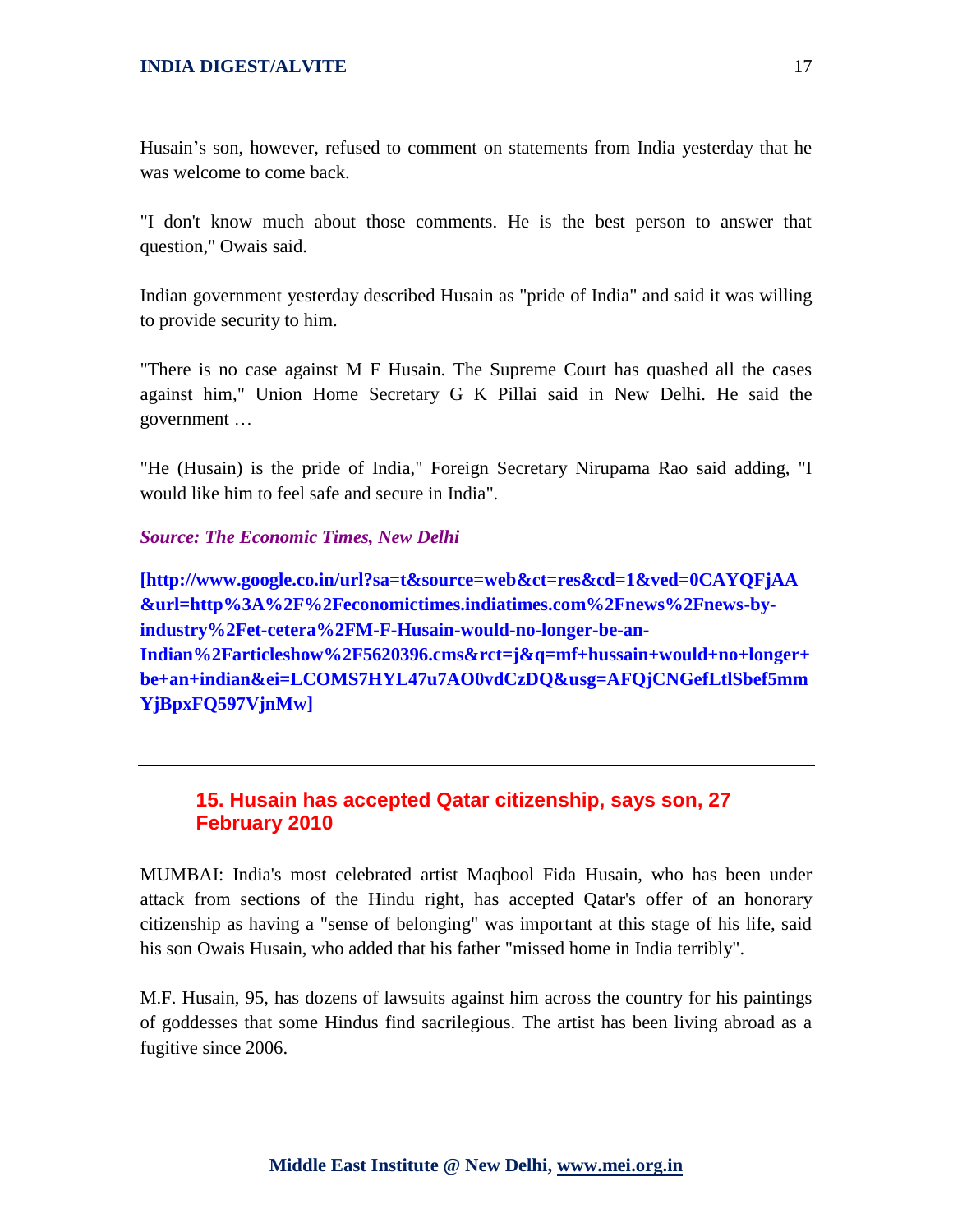The celebrated painter left Dubai for Qatar Friday, his son filmmaker-writer-painter Owais Husain told IANS on phone from Dubai.

"Yes, he has left for Qatar where he was warmly received by a large welcoming committee. I was supposed to accompany him from here in Dubai to Qatar. But at the last minute I couldn't go. He travelled alone, as he has all his life, to his new home.

"My father has definitely accepted their offer (of Qatari citizenship). After years of being away from his real home (in India) this sense of belonging, albeit in an adopted country, was I think, very important at this stage of his life," said Owais, who shuttles between Dubai and Mumbai.

After Qatar made the citizenship offer to Husain and people in India got know about it, his fans and noted artists demanded that his return to India be facilitated.

The Rashtriya Swayamsevak Sangh (RSS) said Husain was free to live anywhere in the country, and the Bharatiya Janata Party (BJP) stressed that the artist "did not face danger to his life". But he still faces threats from fringe groups in the Hindu right, apart from the court cases.

Owais in Dubai seemed unaware of the sudden interest in India to get the artist back. "Do they really want him back now? Isn't it a bit late? My father has been a nomad all his life. But he has been rendered homeless in recent years. He stayed close to me in Dubai and I tried to make him feel at home. But I had my own work too. I know he missed home in India terribly," said Owais, who is now completing a documentary on his father's life.

"I've titled it 'Letters to My Son about My Father'. My son is four years old. When he grows up he should know what a luminous legacy he has to uphold. My father is older than modern independent India. As a child he struggled to make ends meet. During British India he painted slogans against the rulers. In independent India he painted pictures that sold for astronomical sums of money. He didn't plan any of this. He didn't plan his exile in Dubai and now his citizenship in Qatar."

In Qatar, Husain has big plans, include a new feature film, revealed his proud son. "I plan to fly down to Qatar and we will be discussing projects together. I don't know how to end my documentary on my father. There're no full stops to his life. His life has been charted by destiny."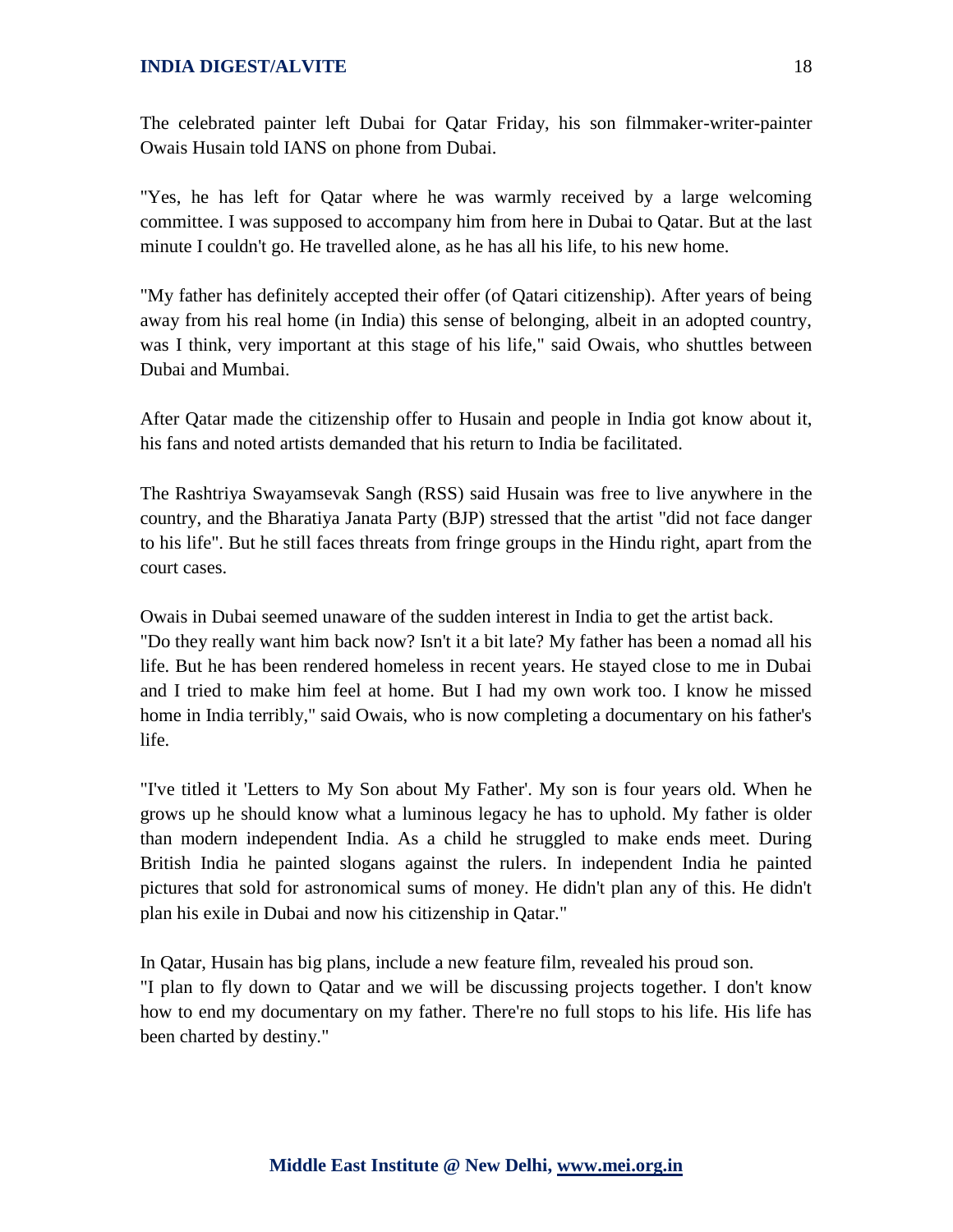As Husain makes Qatar his adopted home during his final years, his son said "He will continue to miss his real home wherever he is. You can take M.F. Husain out of India. But you can't take India out of M.F. Husain."

#### **Source: New Indian Express, Chennai**

[http://www.google.co.in/url?url=http://www.expressbuzz.com/edition/story.aspx%3FTit le%3DHusain%2Bhas%2Baccepted%2BQatar%2Bcitizenship,%2Bsays%2Bson%26arti d%3DEpFroh34caU%3D%26SectionID%3DoHSKVfNWYm0%3D%26MainSectionID %3DoHSKVfNWYm0%3D%26SectionName%3DVfE7I/Vl8os%3D%26SEO%3DMF, %2520HUSSAIN,%2520QATAR&rct=j&ei=myCMS76DMMKwrAfH9o2mCg&sa=X& oi=spellmeleon\_result&resnum=1&ct=result&ved=0CAYQhgIwAA&q=hussian+has+ac cepted+Qatar+nationality&usg=AFQjCNH-\_HtN26AzkXYM0fKOSLnaoqgJvQ]

# **16. I won't blame my father if he accepts Qatar offer, 27 February 2010**

Firing a salvo and then disappearing into the lanes of Qatar is typical MF Husain. When you call his phone, a polite voice in Arabic tells you this number has been switched off. Meanwhile, the news of the maverick Bombay Progressives painter having accepted the citizenship offered upon him by the Qatar royal family has made its way around the globe. His little sketch of a horse and the cryptic note says it all: "I am an Indian citizen who has been offered Qatar citizenship."

His eldest son, Shamshad, is fighting a brave battle with a serious illness in hospital in Delhi while his youngest son, Owais, is immersed in his new film. In Dubai, Owais awaits the moment his dad will switch on his phone. "My father has always taken his own decisions. There is no ulterior motive in his accepting the citizenship offered to him by Qatar. Of course, giving up citizenship of India saddens him but they say that you can take a man out of the country but you cannot take the country out of a man," says Owais. His father, he adds, was born in the holy city of Pandharpur, and made posters of anti-British slogans in the late 1930s. "He went mad with joy when India achieved Independence. He remains as Indian as the next man on the street," adds Owais.

Husain's youngest son confirms that friends and well-wishers have been urging the painter to wait it out since the Supreme Court has intervened, saying he should be allowed back in India. "While a foreign country is bestowing the honour of citizenship on him, we have done nothing to provide him with security," says Akhil Sibal, MF Husain's lawyer. "The government has been a silent spectator."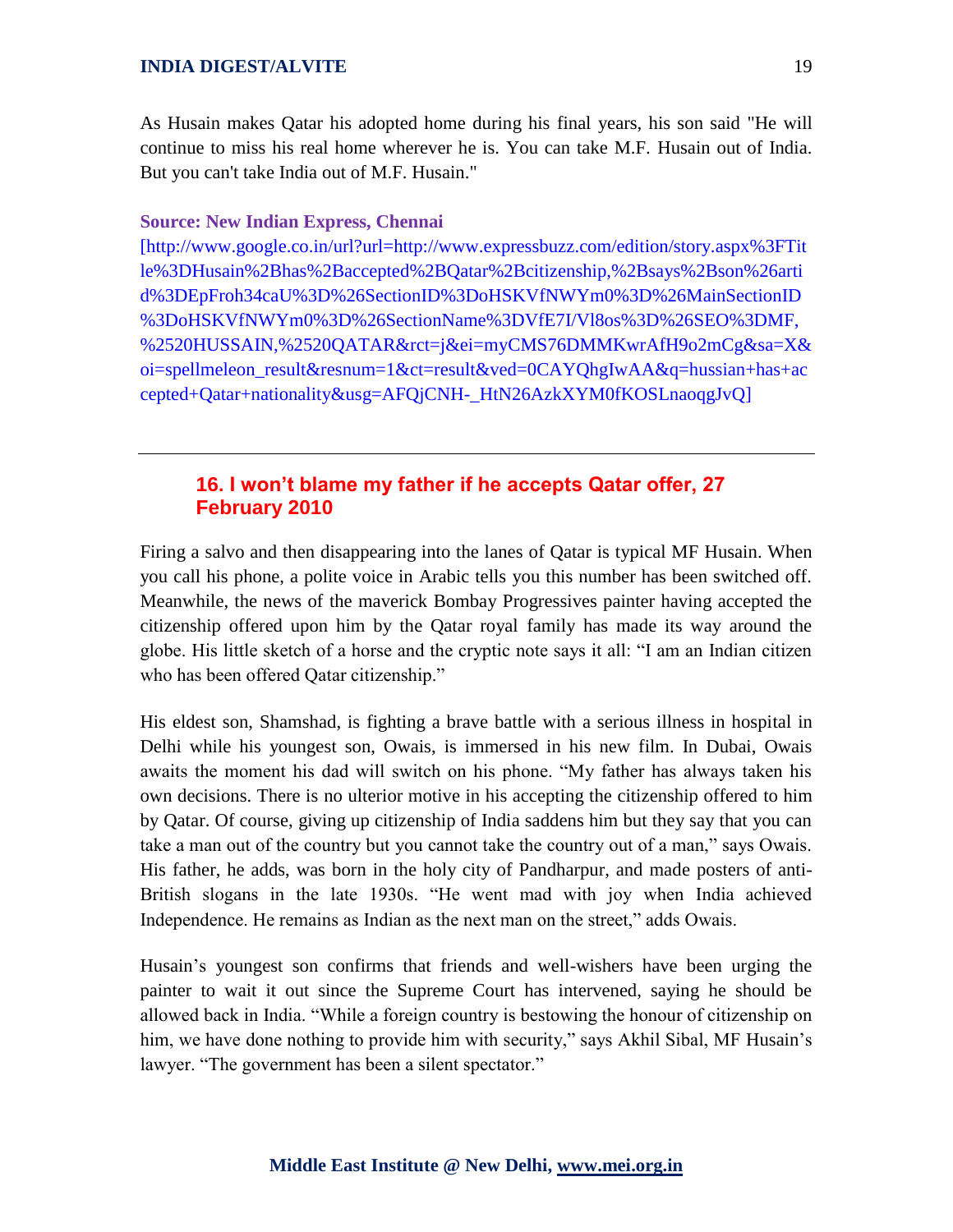Mumbai's Pundole Art Gallery held Husain's first solo-show way back in the 1960s. "India's loss is Qatar's gain," says Dadiba Pundole, son of Kali, who first discovered the artist when he was living on the pavement and painting film hoardings. The Pundoles last met Husain in November 2009, and, though Dadiba is in Dubai, he is one those waiting for the painter to turn on his cell.

Arun Vadehra, Director, Vadehra Art Gallery, says, "I had spoken with Husain earlier this week and we discussed the citizenship offered by Qatar. It is an honour because Qatar does not offer citizenship easily, but it is also sad news. I hope Husain retains his Indian citizenship and comes back." Kiran Nadar, a Delhi-based collector, has a party planned if the painter returns. "He is the pioneer of post-Independence Indian modern art and he would like to return," she says.

### *Source: Indian Express, New Delhi*

**[http://www.google.co.in/url?sa=t&source=web&ct=res&cd=1&ved=0CAYQFjAA &url=http%3A%2F%2Fwww.indianexpress.com%2Fnews%2Fi-wont-blame-myfather-if-he-accepts-qataroffer%2F585009%2F&rct=j&q=i+wont+blame+my+father+if+he+accepts+qatar+o ffer&ei=-CGMS7CzPI3U7AO3ssCzDQ&usg=AFQjCNG8VPaKrQgXudGyhq\_6zheYnwlsQ]**

# **17. Husain accepts Qatari offer, 27 February 2010**

DUBAI: After living in self-imposed exile for four years following a spate of litigation against him for his paintings of Hindu goddesses, India's iconic artist M.F. Husain has accepted the offer by Qatar to confer its nationality on him.

"He has accepted Qatar's offer for citizenship and the formalities are under process," Owais Husain, the legendary artist's son living in Dubai told *The Hindu*.

In an exclusive write-up on Thursday, the paper had reported that Mr. Husain had been offered Qatari citizenship.

Asked whether his father could still change his mind and return to India, Mr. Owais Husain said: "I don't know. These are all decisions that he takes on his own, which we respectfully accept."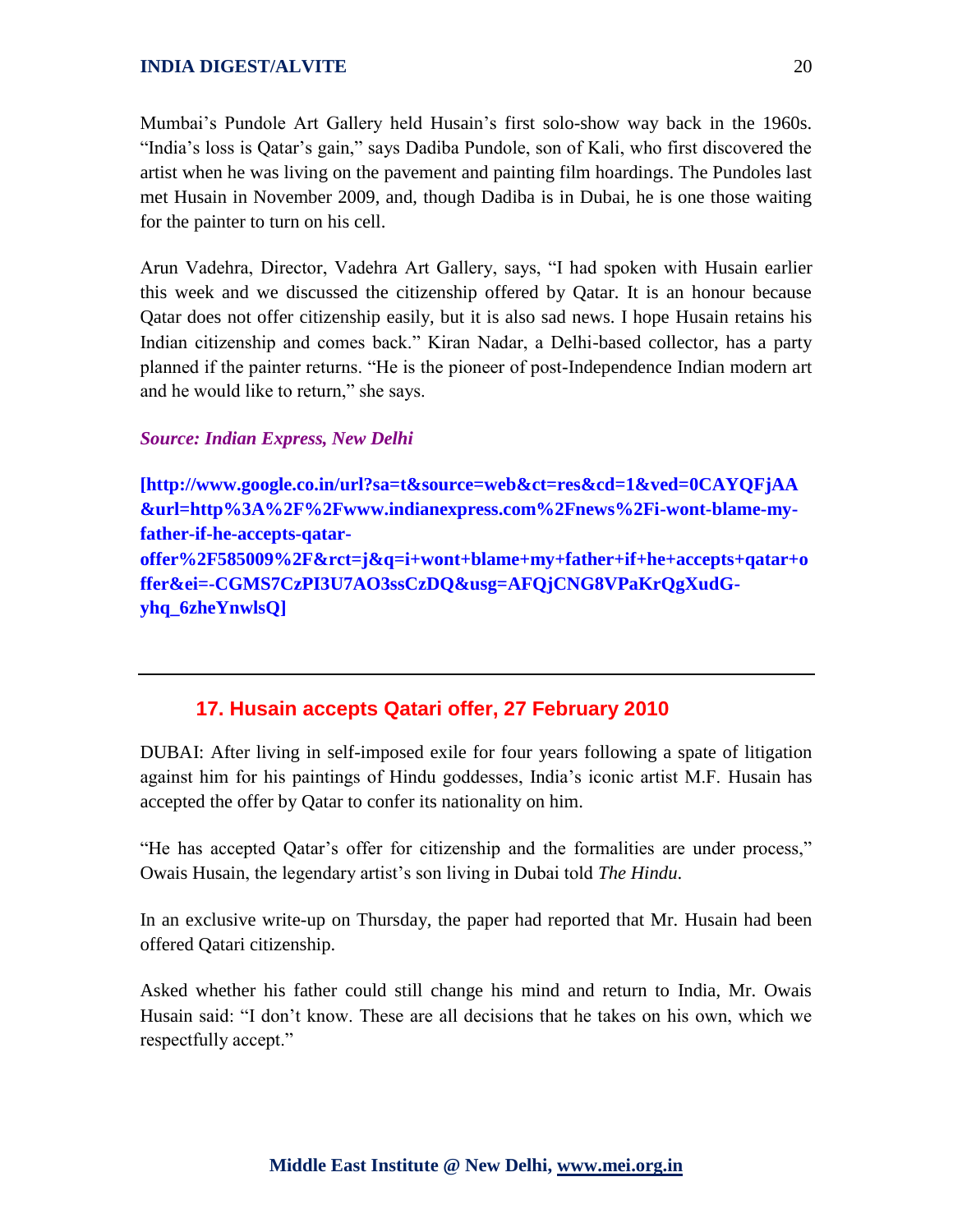He said that notwithstanding his decision to move out of his homeland, India permeated every part of his father's consciousness. "My father is too strongly rooted to India. You can take him to any part of the world, but he would still remain an Indian personified."

Mr. Owais Husain said the painter's early years, when he lost his mother followed by his migration to Mumbai, had significantly shaped his artistic and political consciousness. ―For some time my father virtually lived on the steps of the Vithobha temple in Pandharpur, the place of his birth. Later he moved to Mumbai, during a time when the political atmosphere around him was also surcharged on account of the freedom struggle. I think these experiences influenced his mental make-up and impacted his innate sense of secularism"

Asked how exile and the unhappy events surrounding his exit from India had affected Mr. Husain, Mr. Owais Husain said that it generated in his father, an extraordinary torrent of creativity.

A man who expressed himself more through brush, paint and canvas, rather than the spoken word, he has painted a riot of images during this phase. Mr. Husain has been prolific in painting images out of the Ramayana, and is involved in painting 100 images on the history of India.

―I suppose this happens when trauma of exile blocks some part of your senses, but energetically opens out other creative senses."

#### *Source: The Hindu, Chennai*

**[http://www.google.co.in/url?sa=t&source=web&oi=news\_result&ct=res&cd=1&ve d=0CAkQqQIwAA&url=http%3A%2F%2Fwww.hindu.com%2F2010%2F02%2F2 7%2Fstories%2F2010022761901200.htm&rct=j&q=hussain+accepts+qatar+offer& ei=giWMS6j3K5Di7AP64IG0DQ&usg=AFQjCNFrqtOoD0cX\_nkzd7aQVwXV7BA fpw]**

# **18. Plea in SC to withdraw cases against Husain, 27 February 2010**

A petition has been filed in the Supreme to withdraw all criminal cases against noted painter M F Husain in a bid to dissuade him from accepting the nationality of Qatar, the Middle-East nation where the 95-year-old artist is living in self-imposed exile.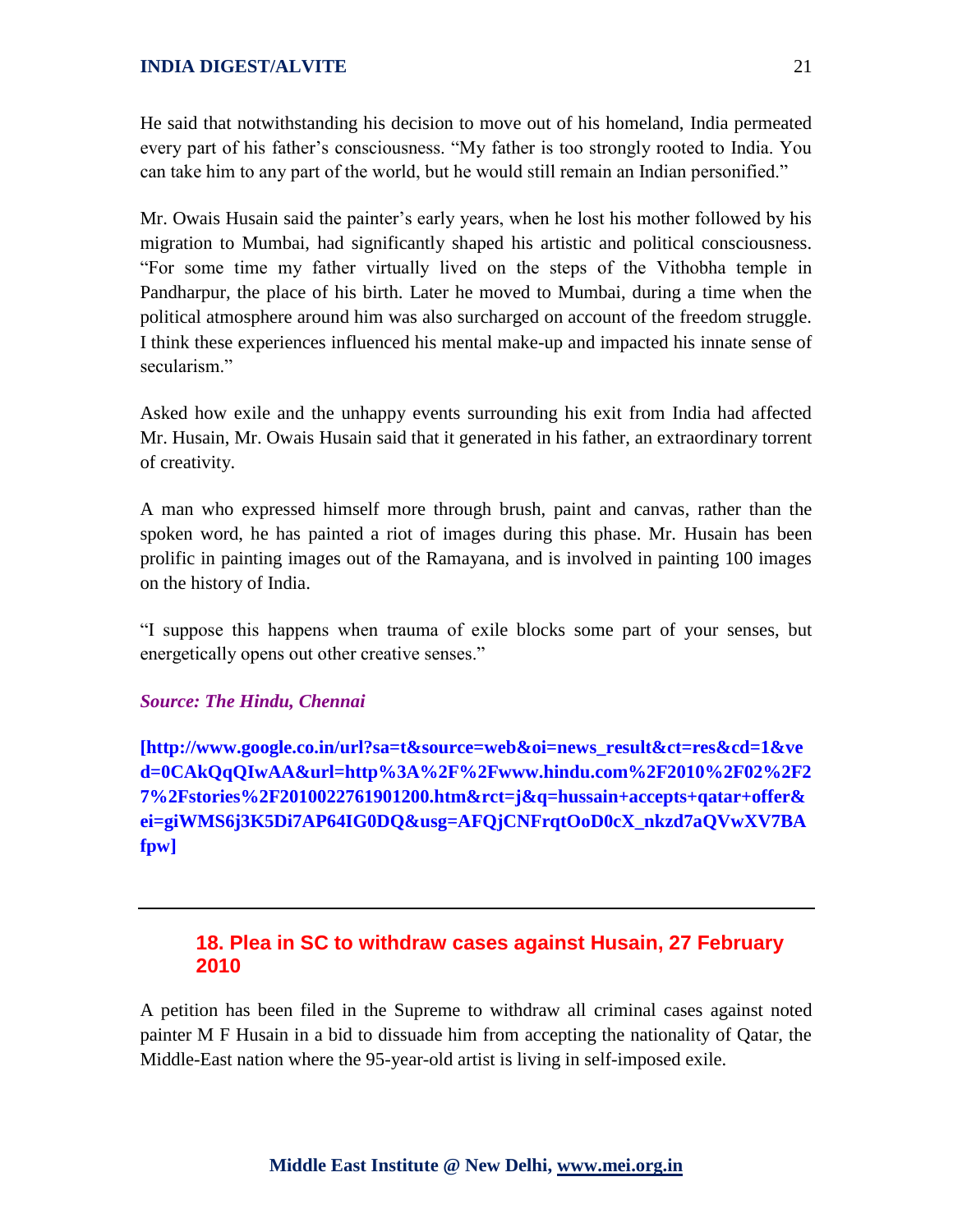The public interest litigation, filed in the Supreme Court on Thursday (February 25), immediately after the news broke out that Husain had been conferred the foreign nationality, said the artist "deserves a dignified return" with no threats of criminal action against him.

The petition by Supreme Court advocate Bhim Singh said: "While being a rare honour, Mr Husain's impending change of nationality brings to close one of the sorriest chapters in independent India's secular history."

Seeking that the Centre ensures the return of "India's legendary artist back to his homeland", Singh stated that denial of freedom to Husain infringed on his Fundamental Rights.

*Source: Indian Express, New Delhi*

**[http://www.indianexpress.com/news/plea-in-sc-to-withdraw-cases-againsthusain/585020/]**

# **19. 'Picasso of India' is now Qatari citizen, 28 February 2010**

NEW DELHI: India's best-known painter M F HUSAIN has accepted Qatar's offer of citizenship, his son said yesterday.

Husain, 94, known as the "Picasso of India," angered hardliner Hindus by portraying Hindu deities in a sexually suggestive manner.

"He has accepted Qatar's offer for citizenship and the formalities are under process," Owais Husain, the artist's son living in Dubai said.

M F Husain went into self-imposed exile in 2006 after a Hindu group offered a reward of \$11.5 million for his death over his controversial paintings.

Owais Husain said that despite his father's decision to leave his homeland, India permeated every part of his consciousness.

"My father is too strongly rooted to India. You can take him to any part of the world, but he would still remain an Indian personified," he said.

Nothing could take away the Indian-ness that defined his father, he said.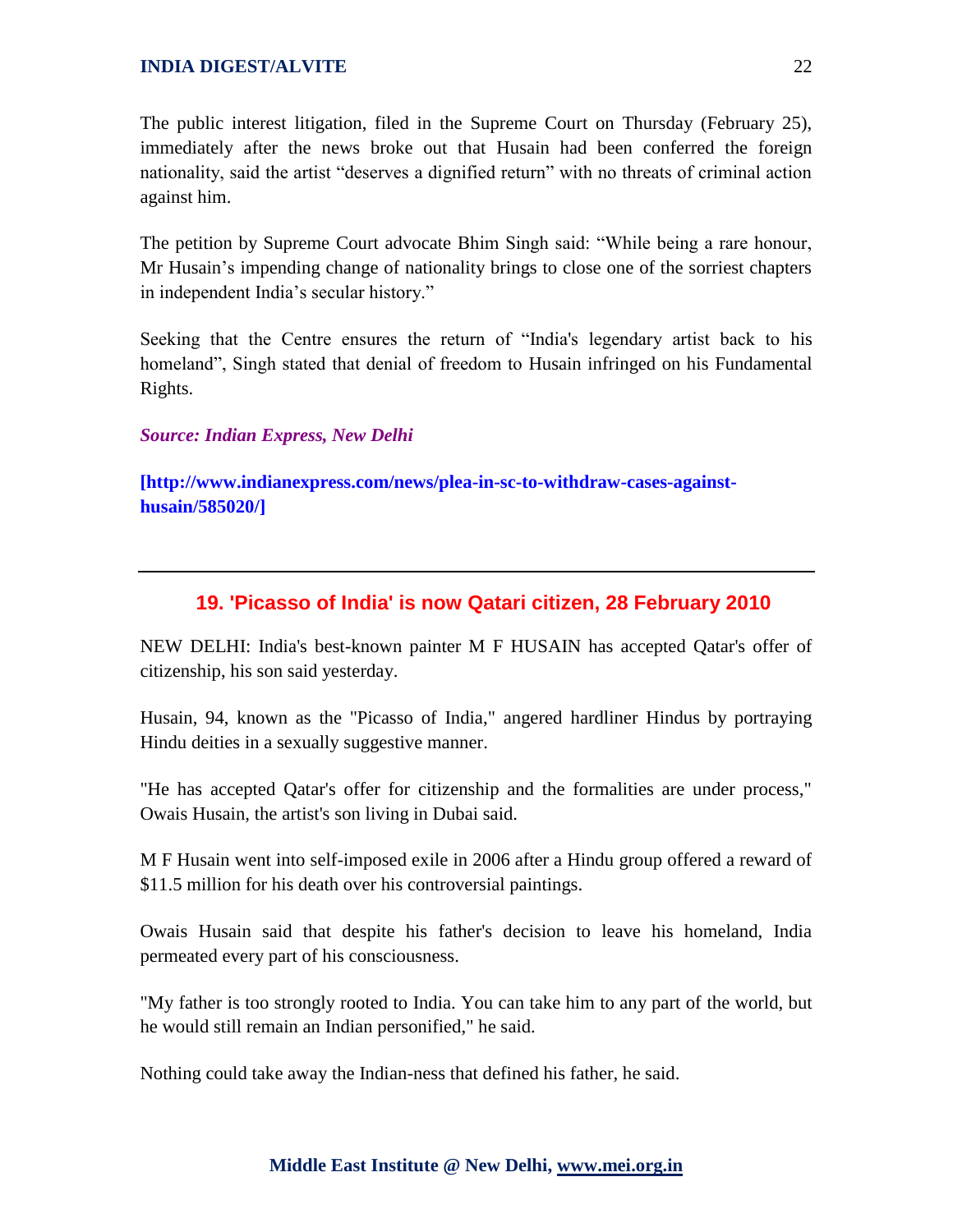The artist had said earlier in the week that he had been granted nationality by the emirate's royal family …

Obtaining Qatari nationality could mean that M F Husain would have to give up his Indian passport …

M F Husain is one of India's wealthiest painters. One of his works fetched \$1.6m at a Christie's auction in New York in 2008.

#### *Source: Gulf Daily News, Bahrain*

**[http://www.google.co.in/url?sa=t&source=web&ct=res&cd=1&ved=0CAYQFjAA &url=http%3A%2F%2Fwww.gulf-dailynews.com%2FNewsDetails.aspx%3Fstoryid%3D271893&rct=j&q=picasso+of+Indi a+is+now+qatari+citizen&ei=sS2MS9krkOrsA\_6ljLMN&usg=AFQjCNGrafFTHrF HVFLqtWTOX57dtnsyiw]**

# **20. 'M F Husain denigrated Indian culture', 01 March 2010**

THIRUVANANTHAPURAM: Bharatiya Vichara Kendra director P. Parameswaran has criticised painter M.F. Husain for consistently denigrating Indian culture.

In a press release issued on Sunday in the background of the news that Husain had accepted Qatar nationality, Parameswaran said that in the name of artistic freedom Husain had painted Hindu gods and goddesses and even Bharat Matha in a manner, which deeply hurt the sentiments and sensibilities of patriotic Indians.

That M.F. Husain has accepted Qatar nationality is good news, good for him and good for India. He got what he desired and lost what he hardly deserved, the statement said.

He had to leave India because of the intense anger of his misusing artistic freedom. Now, he is free to utilise his newly-won nationality to make full commercial benefit of his negative artistic talents while staying abroad, the statement said. A number of human right activists are raising a hue and cry against the denial of M.F. Husain's fundamental right to live in India. Their argument is that he has done only what has already been in vogue in India a long time back.

In many Hindu temples, figures have been painted in an obscene manner. But it must be remembered that great Indian patriots like Swami Vivekananda have openly condemned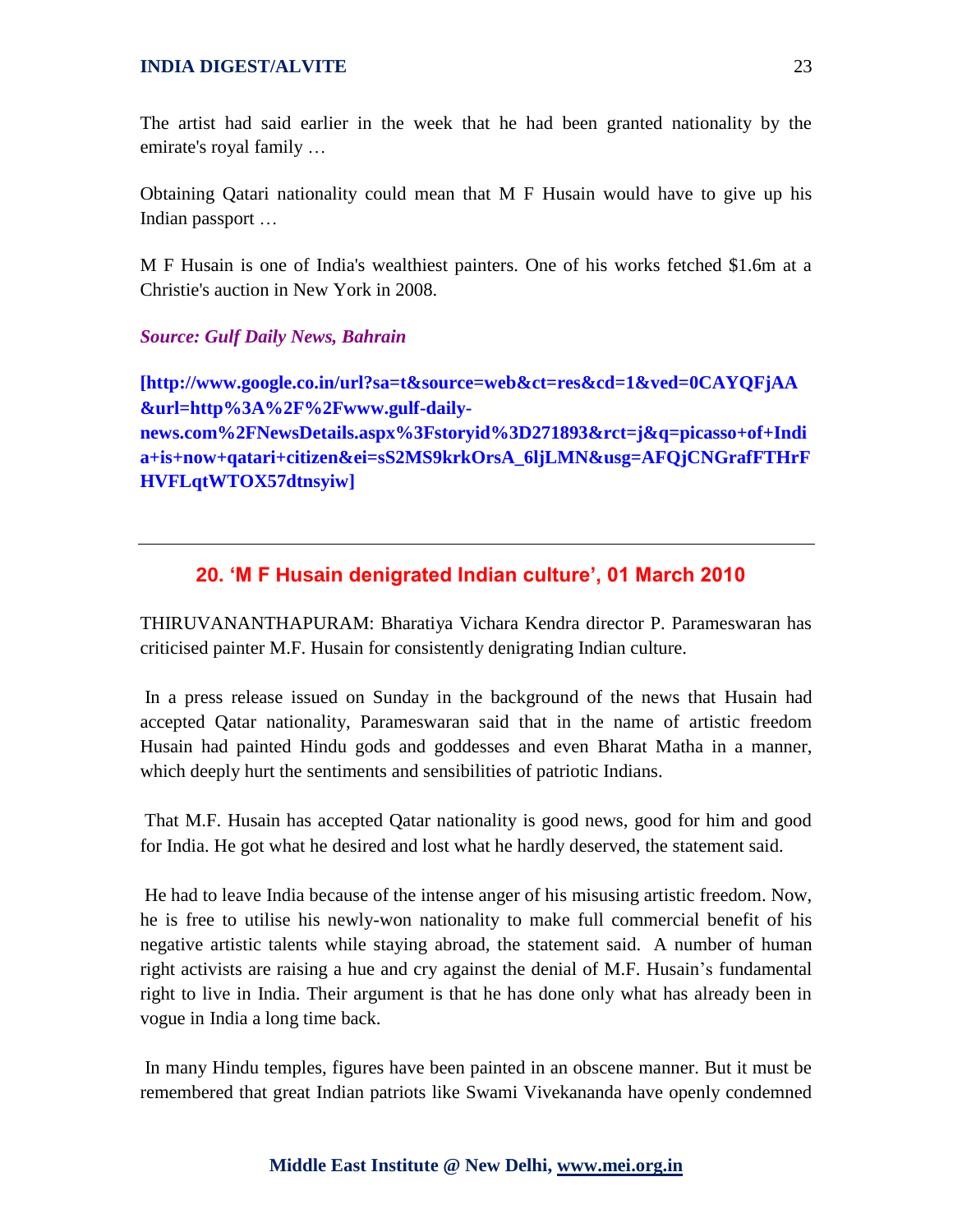such paintings and described such paintings as degenerate and not representing true Indian art. Nobody now admires them and no artist reproduces such paintings except Husain, the statement said. It was against such paintings that the great Indian artists Raja Ravi Varma produced hundreds of portraits of Hindu gods and goddesses and won worldwide acclaim, the statement said. It was an act of sheer arrogance on the part of the Kerala Government that it recently decided to honour M.F. Husain by giving him Raja Ravi Varma award.

It is another matter that they could not succeed in this nefarious attempt due to public protest and judicial intervention, the statement said.

The "righteous indignation!" of the human rights activists in the case of Husain is to be seen in comparison to their silent acquiescence of the Tibetan spiritual leader Dalai Lama half-a- century-old exile in India. Husain had to leave India for denigrating Indian culture, whereas Dalai Lama was forced to leave Tibet in order to protect and practise the millennium-old tradition and culture of Tibet.

It will indeed be interesting to watch if Husain utilises his freedom as a Qatar national to produce paintings of Islamic symbols in the manner in which he has been painting Hindu icons and symbols. That would also show how genuine is his secularism and the independence of his vociferous supporters in India, he said.

#### *Source: Express Buzz, Chennai*

**[http://news.google.co.in/news/url?sa=t&ct2=in%2F0\_0\_s\_0\_0\_t&ct3=MAA4AEgA UABqAmlu&usg=AFQjCNExMqwqo9gJJTw6DbjxO\_KAZWZkDg&cid=0&ei=4Ci MS-**

**juMYmM7APywIwS&rt=SEARCH&vm=STANDARD&url=http%3A%2F%2Fw ww.expressbuzz.com%2Fedition%2Fstory.aspx%3FTitle%3D%25E2%2580%2598 M%2BF%2BHussain%2Bdenigrated%2BIndian%2Bculture%25E2%2580%2599 %26artid%3DLqQPDQ%257C0kAQ%3D%26SectionID%3DlMx%2Fb5mt1kU% 3D%26MainSectionID%3DlMx%2Fb5mt1kU%3D%26SEO%3D%26SectionName %3Dtm2kh5uDhixGlQvAG42A%2F07OVZOOEmts]**

# **21. Hounding out Husain, 1 March 2010**

With reports suggesting that M F Husain has accepted the offer of honorary citizenship from Qatar and, given India's rules on not allowing dual citizenship, we will have to face the patently absurd and shameful predicament of arguably our most celebrated artist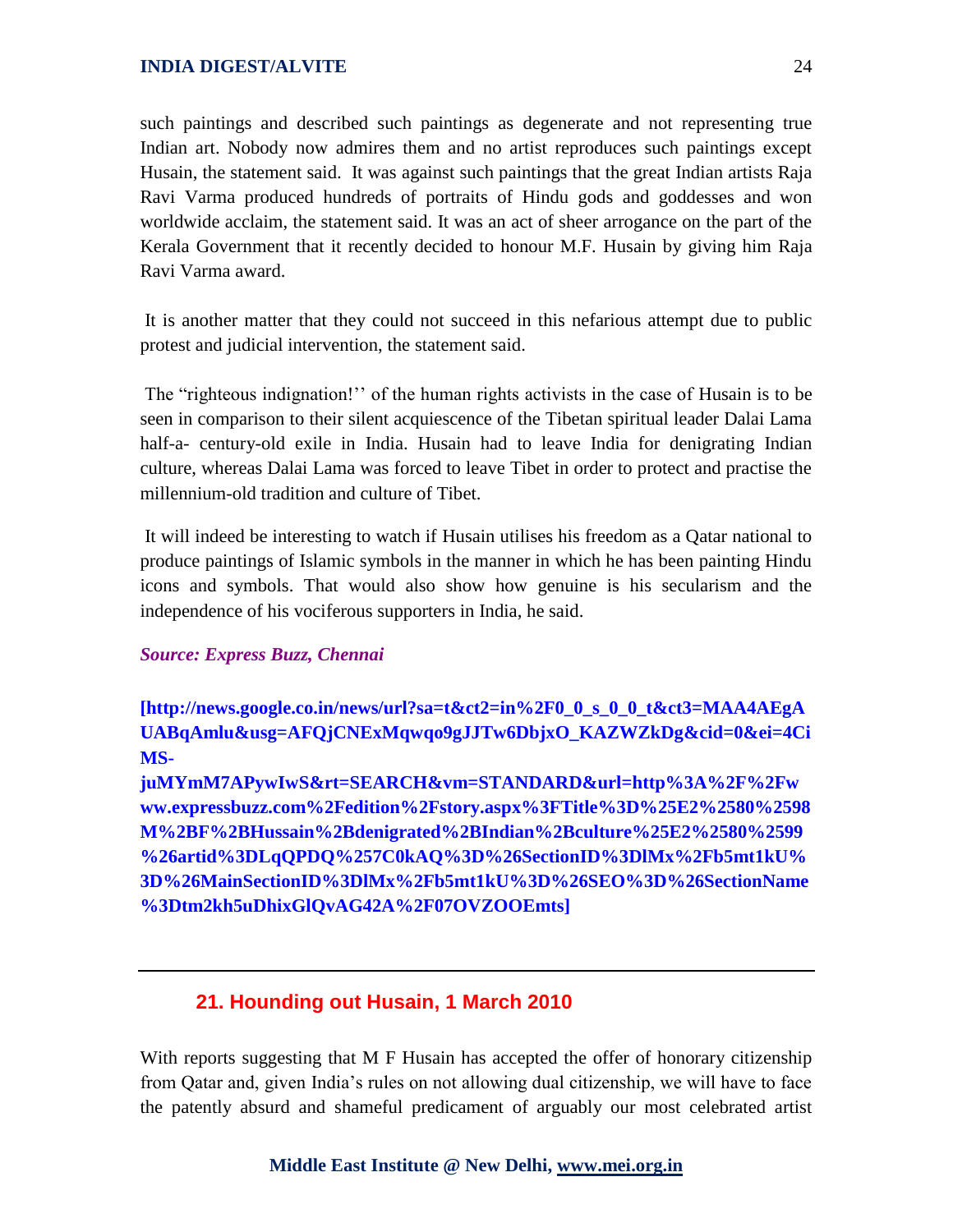literally being forced to renounce Indian citizenship. The way to make the best of a bad situation, if the government genuinely feels as embarrassed as vast sections of civil society, would be to persuade the 95-year-old artist to return home with adequate security, or even use this instance to re-examine the grounds for disallowing dual citizenship. But then, it's our very polity that's the root of the problem. Given that communal identity management is part and parcel of politics, the state has consistently prevaricated on obscurantist individuals and groups abrogating the right to be offended on sundry issues, whether Husain's art or Rushdie's Satanic Verses. Allowing or sustaining such forms of communalism while claiming, or aspiring to, high democratic ideals is sheer hypocrisy. Thus, the absurdity of a situation where a Taslima Nasreen, fleeing from persecution in her own country, is allowed a form of refuge in India, while MF Husain is hounded out

The Congress-led government can hardly express regret with a straight face. There is an abysmal record of failing to provide security to artists like Husain, with, say, even a handful of hooligans being allowed to threaten or attack art exhibitions. Or willy-nilly contributing to a scenario where the supposedly leading light of Indian art is even elided out of exhibitions. This, even as the Delhi High Court and the Supreme Court in 2008 quashed some of the obscenity cases filed against Husain. The point isn't even that, given the rich history of sensuality within Indian art and iconography, Husain has clearly been unfairly targeted. The politics of targeting the minorities perverts democracy itself. As does week-kneed surrender before the forces of coercion and exclusion. Rule of law, culture and artistic freedom too turn casualties.

#### *Source: Editorial, The Economic Times, New Delhi*

**[http://news.google.co.in/news/url?sa=t&ct2=in%2F0\_0\_s\_5\_0\_t&ct3=MAA4AEgF UABqAmlu&usg=AFQjCNEyoBWBBnGWmTqP52kfIhTkpENwGw&cid=8797507 803480&ei=4CmMS\_C5JoPQ6APM3\_oR&rt=STORY&vm=STANDARD&url=htt p%3A%2F%2Feconomictimes.indiatimes.com%2FEditorial%2FHounding-out-Husain%2Farticleshow%2F5629673.cms]**

# **22. Will not allow any threat to MF Husain: Chidambaram, 2 March 2010**

**New Delhi.** Days after M F Husain was given Qatari citizenship, Government today said it would be very happy to see the eminent painter return to India and that it would not allow any threat to him.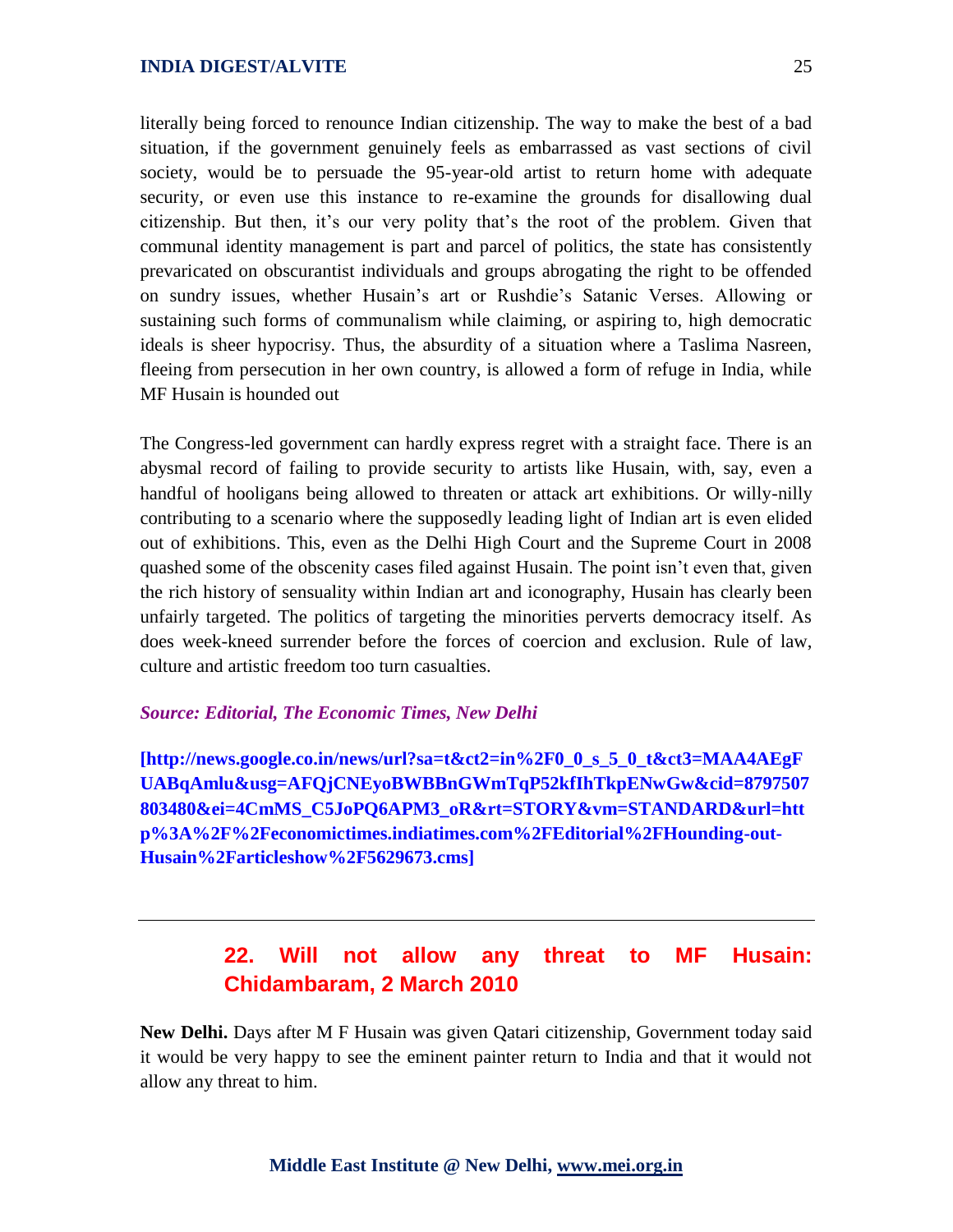"We would be very happy if M F Husain returns to India," Home Minister P Chidambaram said in reply to a question at a press conference.

He said that Husain's family had been informed that full security would be provided to him if the 95 years old artist decides to come back to the country.

"There is no danger to him and we will not allow any threat to him," Chidambaram said noting that there were some cases against the painter in lower courts and lawyers can find a way to put an end to those.

# *Source: Press Trust of India, New Delhi*

**[http://news.google.co.in/news/url?sa=t&ct2=in%2F0\_0\_s\_0\_0\_t&ct3=MAA4AEgA UABqAmlu&usg=AFQjCNER4aP7PoIP02Z2nwritDtBccRt9w&cid=8797510412766 &ei=uFyNS9HlDYPQ6APM3\_oR&rt=STORY&vm=STANDARD&url=http%3A %2F%2Fwww.ptinews.com%2Fnews%2F544405\_Will-not-allow-any-threat-to-M-F-Husain—Chidambaram]**

# **Chronology of Events**

- **1996**: Paintings of nude deities creates controversy. He had created these paintings in the 1970s.
- **1996:** Hindi magazine publishes article on Husain calling him "painter or butcher".
- Eight criminal complaints filed against Husain following the article.
- **1998**: Husain's house attacked by Bajrang Dal. Shiv Sena endorses attack
- **1999**: London exhibition cancelled after controversy gains steam in India.
- **2006:** Charged with hurting sentiments of people because of nude portraits of Hindu Gods and Goddesses.
- **2006**: Non-bailable arrest warrant issued.

**25 February 2010-** Media announces Qatari citizenship being conferred upon M F Husain.

**26 February 2010-** Centre tiptoes on Qatar offer to Husain; senior artists and other eminent personalities reacted to Qatar's conferring citizenship; RSS for the second time says they are not opposed to Husain's return to India;

**27 February 2010** - Husain's son announced the acceptance of Qatari citizenship by his father; Plea in SC to withdraw cases against Husain.